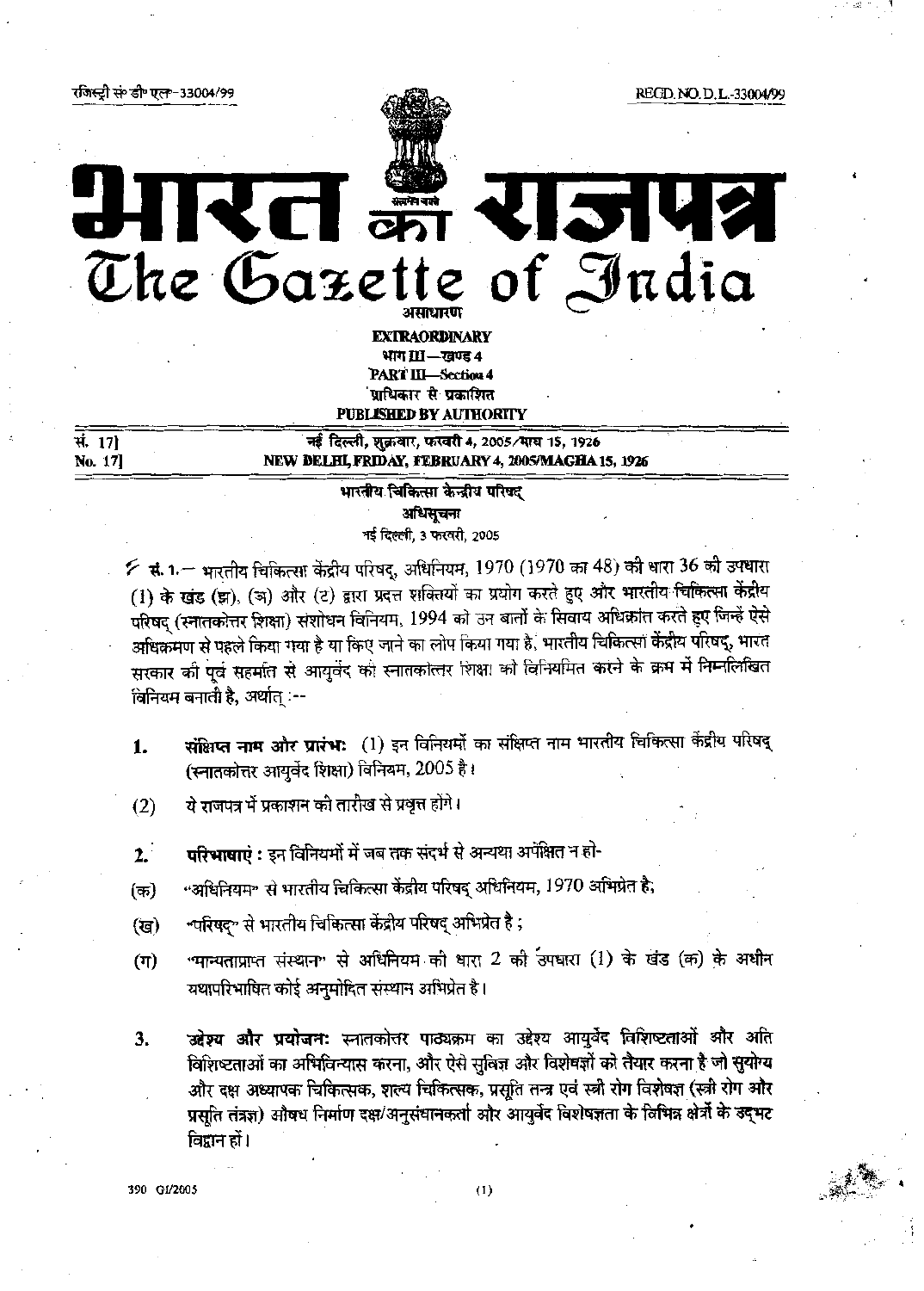|      | $[PARTIII--Sec. 4]$<br>THE GAZETTE OF INDIA: EXTRAORDINARY                          |
|------|-------------------------------------------------------------------------------------|
| 4.   | विशिष्टताएं जिनमें स्नातकोत्तर उपाधि पाठ्यक्रम संचालित किए जा सकते हैं, -निम्नलिखित |
|      | विशिष्टताओं में स्नातकोत्तर डिग्री अनुज्ञात किए जा सकेंगे-                          |
| (1)  | आयुर्वेद सिद्धांत,                                                                  |
| (2)  | आयुर्वेद संहिता-                                                                    |
|      | (क) चरक संहिता                                                                      |
|      | (ख) सुश्रुत संहिता                                                                  |
|      | (ग) वाग्भट्ट संहिता                                                                 |
| (3)  | रचना शरीर                                                                           |
| (4)  | क्रिया शरीर (दोष-धातु-मल विज्ञान),                                                  |
| (5)  | द्रव्य गुण विज्ञान,                                                                 |
| (6)  | रस शास्त्र,                                                                         |
| (7)  | भैषज्य कल्पना,                                                                      |
| (8)  | प्रसृति तंत्र एवं स्त्री रोग.                                                       |
| (9)  | कौमार भृत्य- बाल रोग,  ·                                                            |
| (10) | काय चिकित्सा,                                                                       |
| (11) | स्वस्थवृत्त,                                                                        |
| (12) | रोग निदान एवं विकृति विज्ञान,                                                       |
| (13) | मनोविज्ञान एवं मानस रोग                                                             |
| (14) | शल्य तंत्र- सामान्य,                                                                |
| (15) | शल्य तंत्र- क्षार कर्म एवं अनुशस्त्र कर्म,                                          |
| (16) | शालाक्य तंत्र- नंत्र रोग,                                                           |
| (17) | शालाक्य तंत्र- शिरो-नासा-कर्ण एवं कंठ रोग,                                          |
| (18) | शालाक्य तंत्र- दत एवं मुख रोग,                                                      |
| (19) | पंचकर्म,                                                                            |
| (20) | अगद तंत्र एवं विधि वैद्यक                                                           |
| (21) | संज्ञा हरण,                                                                         |
| (22) | छाया एवं विकिरण विज्ञान,                                                            |
| 5.   | स्नातकोत्तर डिग्री का नामकरण अपनी-अपनी विशेषज्ञता में निम्नवत् होगा:-               |
| (1)  | आयुर्वेद वाचस्पति (एम. डी. -आयुर्वेद)- आयुर्वेद सिद्धांत,                           |
| (2)  | आयुर्वेद वाचस्पति (एम. डी. -आयुर्वेद)- आयुर्वेद संहिता,                             |
| (3)  | आयुर्वेद वाचस्पति (एम. डी. -आयुर्वेद)- रचना शरीर,                                   |
| (4)  | आयुर्वेद वाचस्पति (एम. डी. -आयुर्वेद)- क्रिया शरीर (दोष-धातु-मल विज्ञान),           |
| (5)  | आयुर्वेद वाचस्पति (एम. डी. -आयुर्वेद)- द्रव्यगुण विज्ञान,                           |
| (6)  | आयुर्वेद वाचस्पति (एम. डी. -आयुर्वेद)- रस शास्त्र,                                  |
| (7)  | आयुर्वेद वाचस्पति (एम. डी. -आयुर्वेद)- भैषज्य कल्पना,                               |
| (8)  | आयुर्वेद धन्वन्तरि (एम. डी. -आयुर्वेद)- प्रसूति तंत्र एवं स्त्री रोग,               |
|      |                                                                                     |

 $\frac{1}{2}$ 

こくしょう 見た

 $\ddot{\cdot}$ 

֪֪֚֘֝֝֝֝֝<br>֧֧֧֧֧֧֝֩֩֩֓֝֓֬֝֓֬֝֓֬֝֓֝֬֝֬֝֬֝֬֝֬֝

 $\frac{1}{2}$ 

 $\mathcal{F}^{\mathcal{G}}_{\mathcal{G}}$  is the contribution of the contribution of the contribution of  $\mathcal{G}^{\mathcal{G}}_{\mathcal{G}}$ 

Ŷ.

2

 $\frac{1}{\sqrt{2}}$ 

 $\ddot{\phantom{a}}$ 

 $\overline{\phantom{a}}$ 

 $\bar{z}$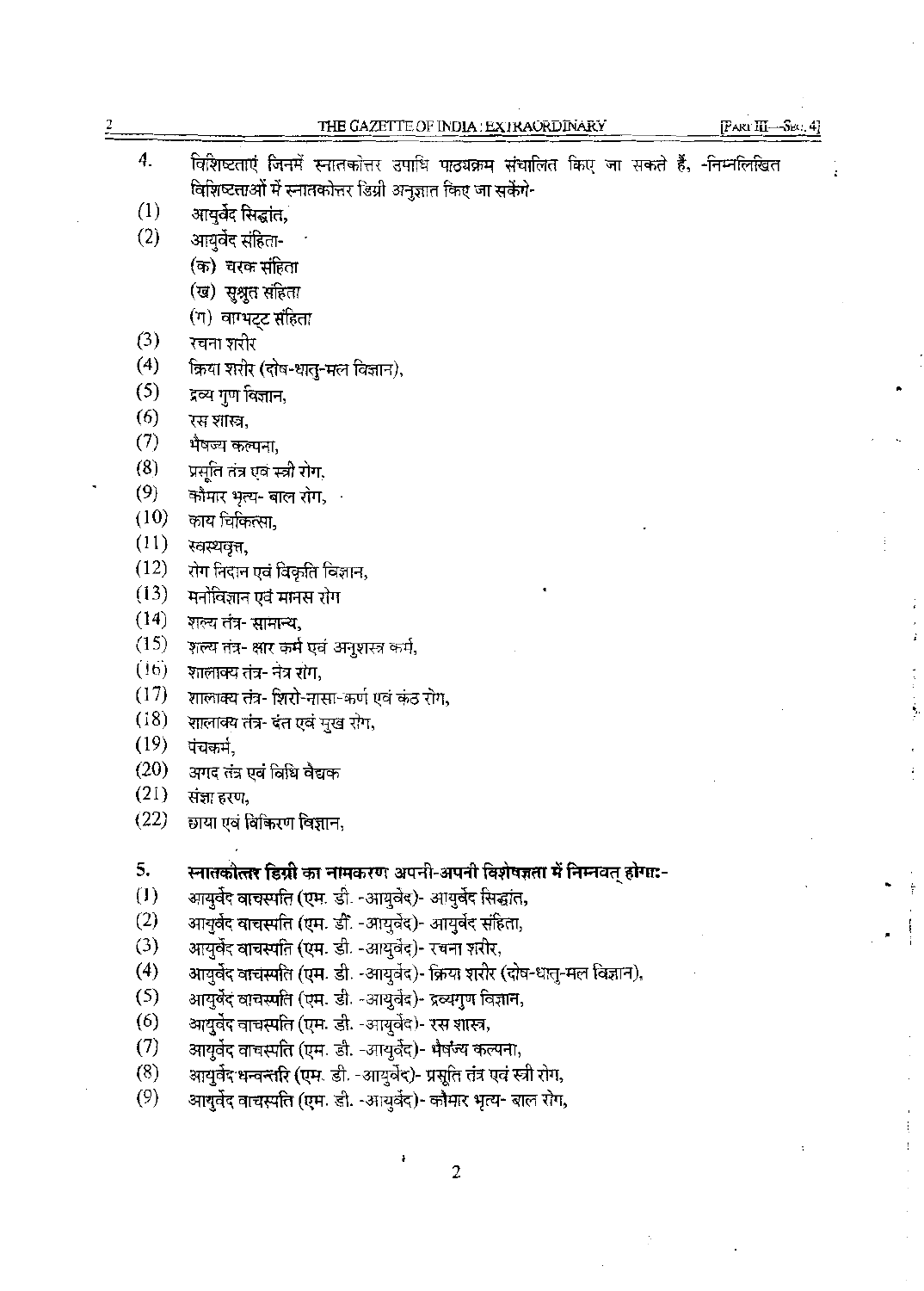- आयुर्वेद वाचस्पति (एम. डी. -आयुर्वेद)- काय चिकित्सा,  $(10)$
- आयुर्वेद वाचस्पति (एम. डी. -आयुर्वेद)- स्वस्थवत्त,  $(11)$
- आयुर्वेद वाचस्पति (एम. डी. -आयुर्वेद)- रोग निदान एवं विकृति विज्ञान,  $(12)$
- आयुर्वेद धन्वंतरि (एम. एस. -आयुर्वेद)- शल्य तंत्र- सामान्य,  $(13)$
- आयुर्वेद धन्वंतरि (एम. एस. -आयुर्वेद)- शल्य तंत्र- क्षार कर्म एवं अनुशस्त्र कर्म,  $(14)$
- आयुर्वेद धन्वंतरि (एम. एस. -आयुर्वेद)- शालाक्य तंत्र- नेत्र रोग,  $(15)$
- आयुर्वेद धन्वंतरि (एम. एस. -आयुर्वेद)- शालाक्य तंत्र- शिरो-नासा-कर्ण एवं कंठ रोग,  $(16)$
- आयुर्वेद वाचस्पति (एम. डी. -आयुर्वेद)- शालाक्य तंत्र- दन्त एवं मुख रोग,  $(17)$
- आयुर्वेद वाचस्पति (एम. डी. -आयुर्वेद)- मनोविज्ञान एवं मानस रोग,  $(18)$
- आयुर्वेद वाचस्पति (एम. डी. -आयुर्वेद)- पंचकर्म,  $(19)$
- आयुर्वेद वाचस्पति (एम. डी. -आयुर्वेद)- अगद तंत्र एवं विधि वैद्यक,  $(20)$
- आयुर्वेद वाचस्पति (एम. डी. -आयुर्वेद)- संज्ञा हरण,  $(21)$
- आयुर्वेद वाचस्पति (एम. डी. -आयुर्वेद)- छाया एवं विकिरण विज्ञान,  $(22)$
- 6. प्रवेश की पद्धति-
- अधिनियम की द्वितीय अनुसूची में विनिर्दिष्ट विश्वविद्यालय या बोर्ड या चिकित्सीय संस्था से डिग्री  $(1)$ लेने वाला कोई व्यक्ति स्नातकोत्तर डिग्री पाठ्यक्रम में प्रवेश के लिए पात्र होगा।
- यथास्थिति, विश्वविद्यालय या बोर्ड या चिकित्सीय संस्था प्रवेश समिति का गठन करेगी जो प्रतेश  $(2)$ प्रक्रिया का पर्यवेशण करेगी।
- अभ्यर्थियों का चयन पूर्णतया लिखित परीक्षा तथा संबंधित विषय व डिग्री पाठ्यक्रम के अंतिम वर्ष की  $(3)$ परीक्षा में प्राप्त अंकों पर आधारित 100 अंकों के कुल सूचकांक में से प्राप्त अंतिम वरीयता सूचकांक के आधार पर निम्नलिखित रीति से किया जाएगा, अर्थात:-
- $(4)$ 80 अंकों की लिखित परीक्षा में एक सामान्य लिखित प्रश्न पत्र होगा जिसमें आयुर्वेदाचार्य (बीएएमएस) पाठ्यक्रम के सभी विषयों के वस्तुनिष्ठ प्रकार के प्रश्न समाविष्ट होंगे और जिसके ब्यौरे उपविनियम (2) के अधीन गठित प्रवेश समिति द्वारा विनिश्चित किए जाएंगे।
- प्रवेश के लिए साधारण अभ्यर्थियों के मामले में न्यूनतम पात्रता अंक कुल सूचकांक के पचास  $(5)$ प्रतिशत होगे और अनुसूचित जाति एवं अनुसूचित जनजाति के अभ्यर्थियों के मामले में चालीस प्रतिशत होंगे।
- प्रायोजित अभ्यर्थियों को भी उपनियम (5) में विनिर्दिष्ट अंकों का प्रतिशत प्राप्त करना अपेक्षित होगा।  $(6)$
- $(7)$ विषय परिवर्तन प्रवेश की तारीख से दो माह की अवधि के भीतर संबद्ध विभाग में उपलबध रिक्ति और मार्गदर्शक की उपलब्धता के अधीन अनुज्ञेय होगा।

3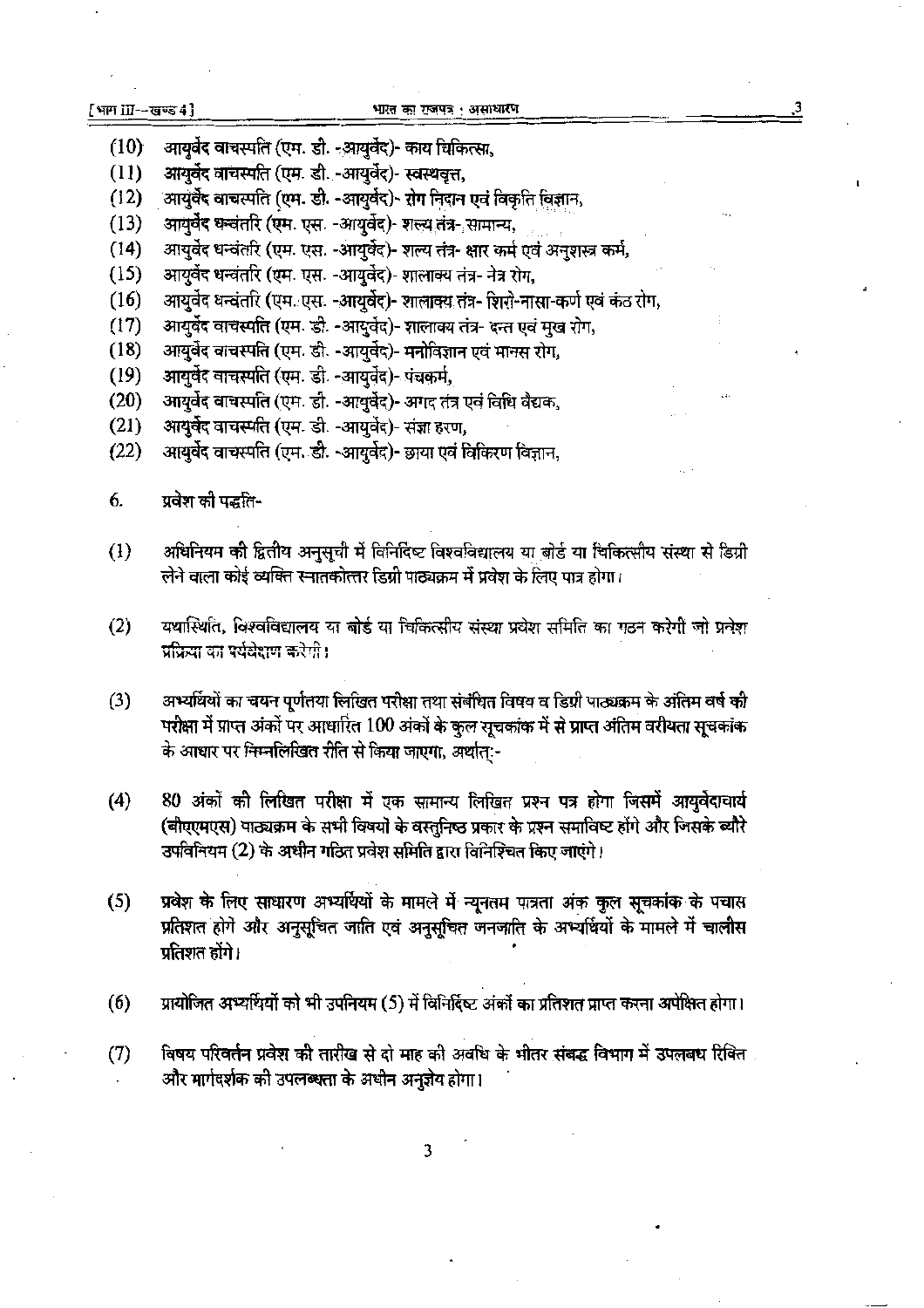| 7.  | अध्ययन की अवधि और उपस्थिति- (1) प्रवेश के पश्चात् छात्र को तीन वर्ष की अवधि तक<br>अध्ययन करना होगा, जिसमें से एक वर्ष प्रारंभिक पाठ्यक्रम के लिए और अगले दो वर्ष विशेषज्ञता<br>पाठ्यक्रम के लिए होंगे। |
|-----|--------------------------------------------------------------------------------------------------------------------------------------------------------------------------------------------------------|
| (2) | परीक्षा देने की पात्रता के लिए कुल व्याख्यानों, क्रियात्मक और क्लीनिकल शिक्षकों या कक्षाओं में<br>छात्रों को उपस्थिति कम से कम 75 प्रतिशत आवश्यक होगी।                                                 |
| (3) | छात्रों को पाठ्यक्रम के अध्ययन के दौरान अस्पताल में उपस्थिति और अन्य कर्तव्यों का पालन करना<br>होगा, जो उसे समनुदेशित किए जाएं।                                                                        |
| (4) | छात्रों को आरंभिक और अंतिम पाठ्यक्रम के दौरान विभिन्न संबंधित विभागों में क्रमशः गृह<br>चिकित्सक के कर्तव्यों और क्लीनिकल रजिस्टार के कर्तव्यों को करना होगा।                                          |
| (5) | छात्रों को शिक्षण विभागों द्वारा आयोजित विशिष्ट व्याख्यानों, प्रदर्शनों, विचार गोष्ठियों, अध्ययन दौरों<br>और ऐसे अन्य क्रियाकलापों में उपस्थित होना आवश्यक होगा।                                       |
| (6) | तीन वर्ष का अध्यापन का अनुभव रखने वाले स्नातक अध्यापकों को नियमित छात्र के रूप में<br>स्नातकोत्तर प्रशिक्षण अनुज्ञात होगा।                                                                             |
| 8.  | <b>प्रशिक्षण को पद्धति:</b> (1)  संबंधित विशेषज्ञता में तुलनात्मक और आलोचनात्मक अध्ययन के साथ<br>शास्त्रीय ज्ञान में गहन प्रशिक्षण दिया जाएगा।                                                         |
| (2) | सैद्धांतिक और गहन प्रायोगिक प्रशिक्षण को महत्व दिया जाएगा न कि व्याख्यात्मक व्याख्यानों पर ।                                                                                                           |
| (3) | छात्रों को संबंधित क्षेत्र में सूचना तकनीक का उपयोग करते हुए शोध तकनीक और पद्धतियों के ज्ञान<br>को प्राप्त करना होगा।                                                                                  |
| (4) | क्लिनिकल विषयों में रोगियों का स्वतंत्र उपचार और चिकित्सा और आकस्मिकताओं को निपटाने का<br>उत्तरदायित्व छात्रों को दिया जाएगा।                                                                          |
| (5) | छात्रों को पूर्व स्नातक छात्रों या संबंधित विषय के गृह चिकित्सकों के अध्यापन में और प्रशिक्षण<br>कार्यक्रमों में भाग लेना होगा।                                                                        |
| (6) | प्रथम वर्ष के पाठ्यक्रम में, छात्रों को आयुर्वेद के मूल सिद्धांतों के प्रायोगिक पक्षों का पर्याप्त ज्ञान प्राप्त<br>करना होगा।                                                                         |
|     |                                                                                                                                                                                                        |
|     | 4                                                                                                                                                                                                      |

iki satuliwa citati nche i

THE GAZETTE OF INDIA : EXTRAORDINARY

 $\boldsymbol{4}$ 

 $[PART III - Sec. 4]$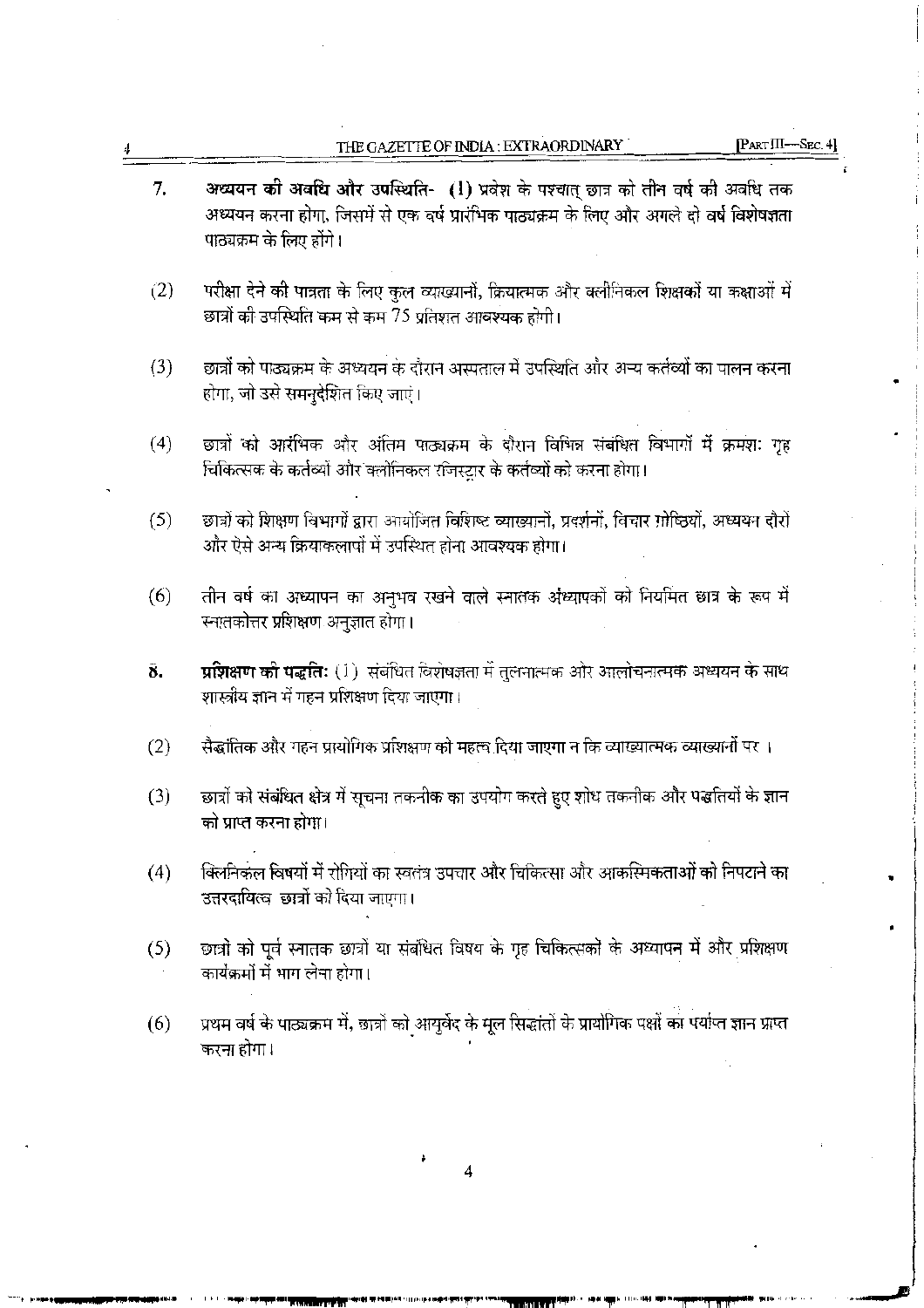[भाग III-खण्ड 4]

भारत का राजपत्र : असाधारण

- क्लीनिकल प्रशिक्षण में छात्रों को एक विशेषज्ञ के रूप में स्वतंत्र कार्य करने का ज्ञान प्राप्त करना  $(7)$ होगा।
- $(8)$ शल्य, शालाक्य और स्त्री रोग एवं प्रसुति तंत्र विशेषज्ञताओं में छात्र को अन्वेषणात्मक प्रक्रियाओं तकनीको और शल्य क्रिया की प्रक्रियाओं के निष्पादन और संबंधित विशेषज्ञता में प्रबंधन का प्रशिक्षण प्राप्त करना होगा।
- $(9)$ छात्रों को पाठ्यक्रम के अध्ययन के दौरान अध्यापन तकनीक और अनुसंधान पद्धतियों का प्रशिक्षण प्राप्त करना होगा।
- 9 **शोध प्रबंध -(1)** किसी छात्र को शोध प्रबंध का कार्य करने की अनुमति दिए जाने से पूर्व शोध प्रबंध का शीर्षक विश्वविद्यालय से प्रवेश की तारीख से छः मास की अवधि के भीतर पंजीकृत करवाना होगा और सारांश प्रारंभिक परीक्षा के पास होने के पश्चात किंत छः मास के भीतर देना होगा।
- $(2)$ शोध प्रबंध के शीर्षक के पंजीकरण के लिए आवेदन में शोध प्रबंध के सारांश के साथ पूरा शीर्षक स्पष्टतः वर्णित करना होगा जिसमें प्रस्तावित कार्य की विषय वस्तु के साथ छात्र सुपरिचित हैं, विभाग का नाम और उपदेशक या पर्यवेक्षक व सह उपदेशक, यदि कोई हो, के नाम और पदनाम दर्शित करने होंगे।
- शीर्षक का अनुमोदन करने के लिए विश्वविद्यालय द्वारा संवीक्षा समिति का गठन किया जाएगा।  $(3)$
- शीर्षक के अनुमोदन के अनन्तर यथाशीघ्र शोध प्रबंध के सारांश की एक प्रति रजिस्ट्रार भारतीय  $(4)$ चिकित्सा केंद्रीय परिषद को जमा की जाएगी।
- $(5)$ प्रत्येक शोध प्रबंध का विषय क्रियात्मक असंभवनीय विशेषज्ञताओं से मुक्त विकास में सहायक होगा।
- विश्वविद्यालय को संवीक्षा समिति द्वारा एक बार शोध प्रबंध का शीर्षक अनुमोदित हो जाने के पश्चात्  $(6)$ छात्र को शीर्षक या कार्य की प्रस्तावित विषयवस्तु का परिवर्तन विश्वविद्यालय की अनुमति के बिना अनुज्ञात नहीं होगा।
- छात्र का पंजीकरण, यदि वह शोध प्रबंध के शीर्षक और सारांश उप विनियम (1) के अधीन  $(7)$ विनिर्दिष्ट अवधि में जमा करने में असफल रहता है, निरस्त कर दिया जाएगा।
- किसी छात्र को शीर्षक के अनुमोदन के एक कैलेंडर वर्ष की समाप्ति से पहले और अंतिम वर्ष के छ:  $(8)$ माह से पहले शोध प्रबंध जमा करने के लिए अनुज्ञात नहीं किया जाएगा, परंतु छात्र शोध प्रबंध को जमा करने के पश्चात् संस्थान में अपना नियमित अध्ययन जारी रखेगा।
- $(9)$ शोध प्रबंध का विषय विशेषज्ञता की विषय वस्तु से संबंधित होगा।

 $390$  GI/2005-2

5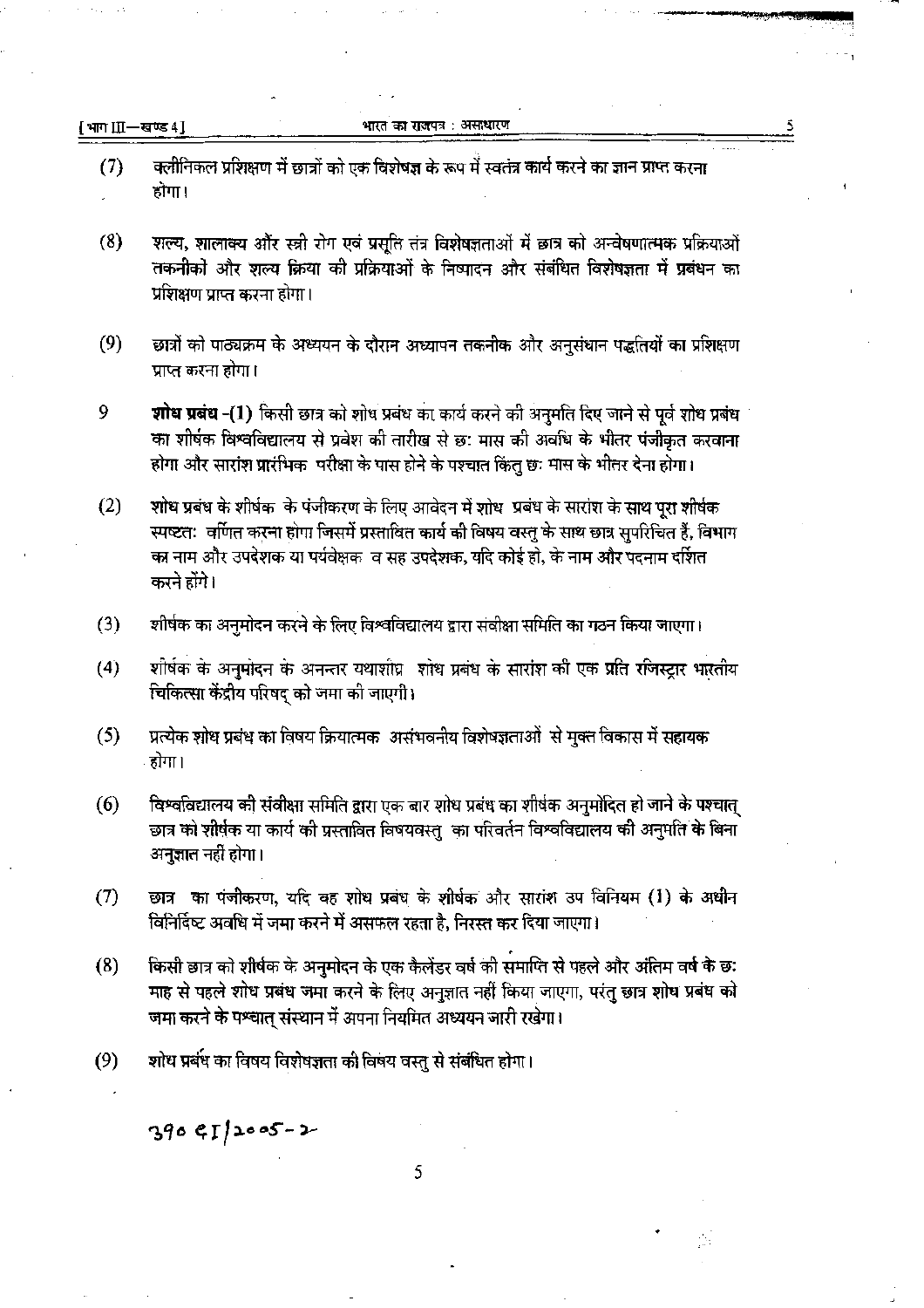|      | THE GAZETTE OF INDIA : EXTRAORDINARY<br><b>Part III</b>                                                                                                                                                                                          |  |
|------|--------------------------------------------------------------------------------------------------------------------------------------------------------------------------------------------------------------------------------------------------|--|
| (10) | शोध प्रबंध में छात्र द्वारा सम्पादित अनुसंधान, जो उसके द्वारा चयनित समस्या और विश्वविद्यालय<br>द्वारा अनुमोदित अध्यापक के मार्ग निर्देश में पूरा हुआ, को पद्धतियां और आंकड़े अंतर्विष्ट होंगे।                                                   |  |
| (11) | शोध प्रबंध में संबंधित साहित्य का समालोचनात्मक सर्वेक्षण, कार्य पद्धति, अनुसंधान के परिणाम,<br>विषय से संबंधित विद्यमान साहित्य के आधार पर विवेचन, सारांश निष्कर्ष और शोध प्रबंध में उद्धत<br>संदर्भों का समावेश होगा।                           |  |
| (12) | शोध प्रबंध दो सौ टंकित पृष्ठों से अधिक का नहीं होगा।                                                                                                                                                                                             |  |
| (13) | शोध प्रबंध के अंत में  पंद्रह सौ से अनधिक का सारांश और एक हजार शब्दों से अनधिक का निष्कर्ष<br>होगा।                                                                                                                                              |  |
| (14) | मार्गनिर्देशक या पर्यवेक्षक विषय में अध्यापन का पांच वर्ष का अनुभव रखने वाला आचार्य या<br>उपाचार्य या प्राध्यापक की हैसियत का व्यक्ति होगा।                                                                                                      |  |
| (15) | आचार्य या कोई उपाचार्य प्रत्येक शैक्षिक वर्ष में अधिकतम दो छात्रों का शीजस्ट्रीकरण और कोई<br>प्राध्यापक एक शैक्षिक वर्ष में केवल एक छात्र का रजिस्ट्रीकरण कर सकेंगे।                                                                             |  |
| (16) | शोध प्रबंध एक साहित्यिक प्रस्तुति होगी और यथावत् या  संक्षिप्त रूप में प्रकाशन के लिए उपयुक्त<br>होगा।                                                                                                                                           |  |
| (17) | शोध प्रबंध की पांच सजिल्द प्रतियां पर्यवेक्षक या मार्गनिर्देशक के प्रमाण पत्र के साथ विश्वविद्यालय<br>के रजिस्ट्रार के कार्यालय में अंतिम परीक्षा से छः माह पूर्व पहुंच जानी चाहिए।                                                              |  |
| (18) | शोध प्रबंध का मूल्यांकन विश्वविद्यालय द्वारा नियुक्त दो बाह्य और एक आंतरिक परीक्षक द्वारा किया<br>जाएगा।                                                                                                                                         |  |
| (19) | शोध प्रबंध उप विनियम (17) के अधीन नियुक्त परीक्षक के अनुमोदन के पश्चात् ही स्वीकार किया<br>जाएगा और एक बाह्य परीक्षक द्वारा अननुमोदन किए जाने  की दशा में शोध प्रबंध तीसरे परीक्षक  को<br>निर्दिष्ट किया जाएगा।                                  |  |
| (20) | यदि शोध प्रबंध स्वीकार नहीं किया जाता है तो परीक्षकों की टिप्पणियो सहित छात्र को वापस कर<br>दिया जाएगा और छात्र परीक्षेकों की रिपोर्ट के प्रकाश में आवश्यक सुधार करने के पश्चात् शोध प्रबंध<br>को पुनः छः माह को अवधि के भीतर प्रस्तुत कर सकेगा। |  |
| (21) | विश्वविद्यालय द्वारा नियुक्त परीक्षकों से शोध प्रबंध के अनुमोदित होने पर ही छात्र को स्नातकोत्तर<br>उपाधि पाठ्यक्रम की परीक्षा में बैठने दिया जाएगा।                                                                                             |  |
| 10   | परीक्षा और उसका निर्धारण - (1) स्नातकोत्तर उपाधि पाठ्यक्रम को निम्नलिखित  रीति से दो<br>परीक्षाएं होंगी :-                                                                                                                                       |  |
| क    | प्रारंभिक परीक्षा प्रवेश के पश्चात् एक शैक्षणिक वर्ष के अंत में होगी:                                                                                                                                                                            |  |

 $\begin{array}{c} \begin{array}{c} t \\ t \\ t \end{array} \end{array}$ 

 $\cdot$ 

 $\begin{bmatrix} 1 \\ 1 \\ 1 \end{bmatrix}$ 

 $\overline{\phantom{a}}$ 

一、 一、 三、 五科

 $\hat{\mathcal{L}}$ 

 $\boldsymbol{\cdot}$ 

 $\frac{1}{\sqrt{2}}$ 

 $\label{eq:3.1} \begin{split} \mathcal{L}_{\text{max}}(\mathbf{y},\mathbf{y}) = \mathcal{L}_{\text{max}}(\mathbf{y},\mathbf{y}) \mathcal{L}_{\text{max}}(\mathbf{y},\mathbf{y}) \mathcal{L}_{\text{max}}(\mathbf{y},\mathbf{y}) \mathcal{L}_{\text{max}}(\mathbf{y},\mathbf{y}) \mathcal{L}_{\text{max}}(\mathbf{y},\mathbf{y}) \mathcal{L}_{\text{max}}(\mathbf{y},\mathbf{y}) \mathcal{L}_{\text{max}}(\mathbf{y},\mathbf{y}) \mathcal{L}_{\text{max}}(\mathbf{y},\mathbf{$ 

 $\overline{\mathcal{L}}$ 

 $\sim 10^{-10}$ 

 $P = 1.5$ 

 $\mathbb{R}^{2}\times\mathbb{R}^{2}$  ,  $\mathbb{R}^{2}$  ,  $\mathbb{R}^{2}$  ,  $\mathbb{R}^{2}$  ,  $\mathbb{R}^{2}$  ,  $\mathbb{R}^{2}$  ,  $\mathbb{R}^{2}$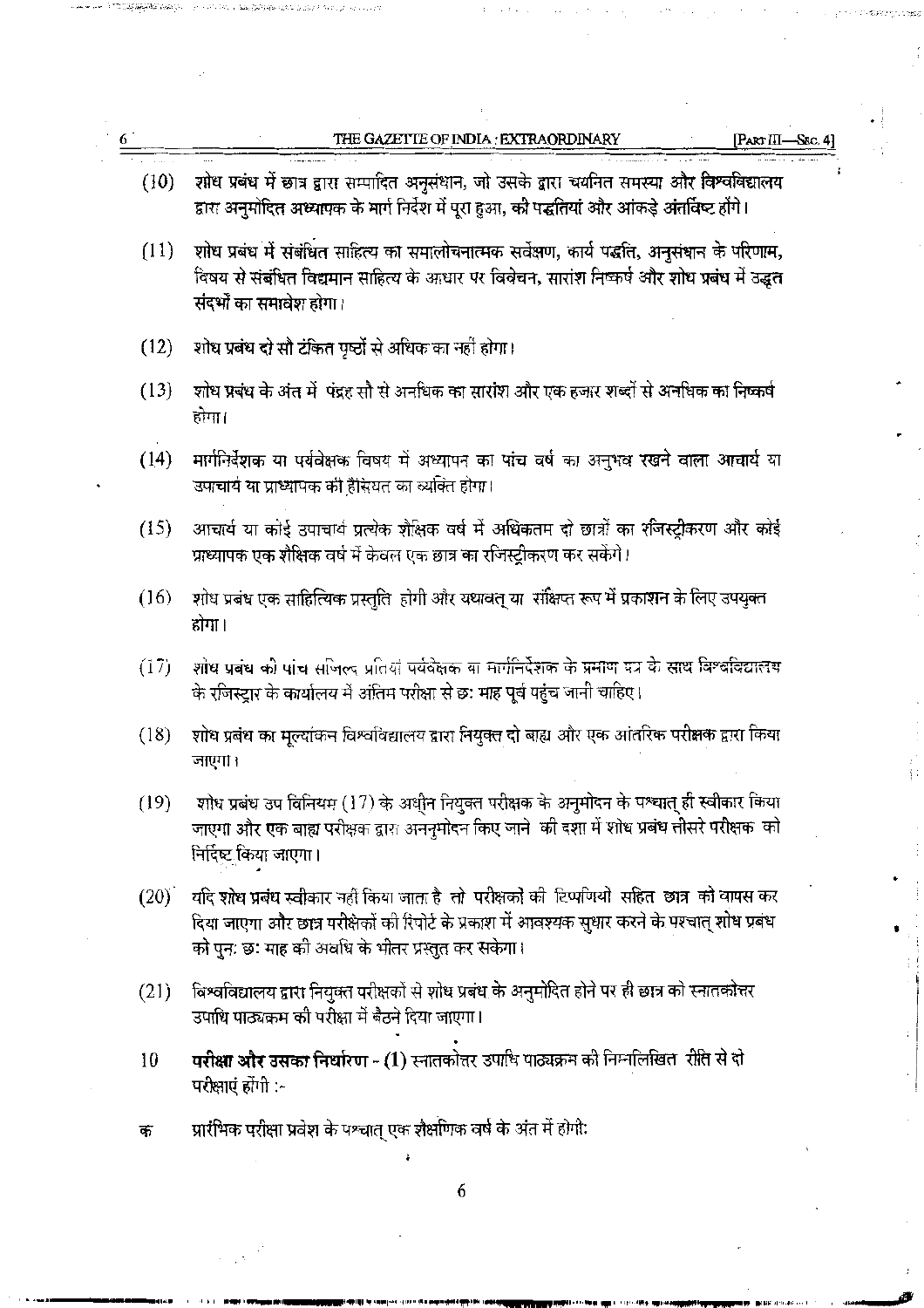| [भाग Ш—खण्ड 4] | भारत का राजपत्र : असाधारण                                                                                                                                                                        |
|----------------|--------------------------------------------------------------------------------------------------------------------------------------------------------------------------------------------------|
| ख              | अंतिम परीक्षा प्रारंभिक परीक्षा में पास होने के पश्चात् दो शैक्षणिक वर्षों के पूर्ण होने पर होगी:                                                                                                |
| ग              | परीक्षा साधारणतया प्रत्येक वर्ष के जून या जुलाई और नवबंर या दिसंबर मास में आयोजित की<br>जाएगी:                                                                                                   |
| घ              | परीक्षा में सफल होने के लिए छात्र को प्रारंभिक परीक्षा में सभी विषयों में अलग-अलग उत्तीर्ण होना<br>होगा:                                                                                         |
| ड              | छात्र का परिणाम केवल उत्तीर्ण या अनुत्तीर्ण के रूप में घोषित किया जाएगा;                                                                                                                         |
| च              | यदि कोई छात्र प्रारंभिक परीक्षा में केवल एक विषय में अनुत्तीर्ण हो जाता है तो उसे अंतिम परीक्षा में<br>भाग लेने के लिए अनुज्ञात होने से पहले उस विषय को उत्तीर्ण करना होगा;                      |
| छ              | यदि छात्र अंतिम परीक्षा के सिद्धांत या प्रयोगात्मक में अनुत्तीर्ण होता है तो उससे उतरवर्ती परीक्षा में<br>भाग लेने से पहले नया शोध प्रबंध प्रस्तुत करने को अपेक्षा नहीं होगी  और                 |
| জ              | स्नातकोत्तर उपाधि शोध प्रबंध के स्वीकार होने के पश्चात् और छात्र के अंतिम परीक्षा में उत्तीर्ण होने<br>पर प्रदत्त की जाएगी।                                                                      |
| (2)            | परीक्षा का लक्ष्य छात्र की  क्लीनिकल कुशाग्रता, योग्यता और विशेषज्ञता के व्यावहारिक पक्ष में<br>कार्यकारी  ज्ञान और विशेषज्ञ के रूप में स्वतंत्र रूप से कार्य करने की योग्यता की जांच करना होगा। |
| (3)            | चिकित्सीय परीक्षा का लक्ष्य छात्र को क्षमता का सावधानीपूर्वक मूल्यांकन करना होगा ताकि<br>विशेषज्ञता से संबंधित  आयुर्वेद और वैज्ञानिक  साहित्य के  साथ उसकी सुविज्ञता की परख की जा<br>सके।       |
| (4)            | व्यावहारिक परीक्षा के मौखिक परीक्षण भाग में विशेषज्ञता के किसी भी पक्ष पर व्यापक चर्चा का<br>समावेश होगा।                                                                                        |
| $\mathbf{1}$   | परीक्षा के विषय:(1) प्रवेश के पश्चात् एक शैक्षिक वर्ष के अंत में प्रारंभिक परीक्षा निम्नलिखित<br>विषयों में संचालित की जाएगी:-                                                                   |
| (क)            | चिकित्सीय सांख्यिकी और अनुसंधान पद्धति।                                                                                                                                                          |
| (ख)            | आधुनिक चिकित्सा के मूल विज्ञानों के संबद्ध अध्ययनों सहित प्रायोगिक पक्षों पर जोर देते हुए<br>आयुर्वेद के गैर क्लीनिकल विषयों के सिद्धांत।                                                        |
|                | या                                                                                                                                                                                               |
|                | आधुनिक चिकित्सा के मूल विज्ञानों से  संबद्ध अध्ययनों के साथ प्रायोगिक पक्षों पर जोर देते हुए<br>आयुर्वेद के क्लीनिकल विषयों के सिद्धांत।                                                         |

 $\overline{7}$ 

 $\cdot$ 

 $\overline{\phantom{a}}$ 

 $\sim$ 

 $\epsilon \rightarrow$ 

 $\frac{1}{\epsilon}$  $\hat{\mathcal{C}}$ 

 $\hat{\mathcal{A}}$ 

 $\label{eq:2} \mathcal{L}_{\text{max}} = \mathcal{L}_{\text{max}} \left( \frac{1}{\sqrt{2}} \right) \mathcal{L}_{\text{max}}$ 

 $\overline{\phantom{a}}$ 

 $\hat{\mathcal{L}}$ 

 $\pmb{\mathfrak{c}}$ 

 $\omega$  ,  $\Delta Z$  :

 $\frac{1}{2} \sum_{i=1}^{n} \frac{1}{2} \sum_{j=1}^{n} \frac{1}{2} \sum_{j=1}^{n} \frac{1}{2} \sum_{j=1}^{n} \frac{1}{2} \sum_{j=1}^{n} \frac{1}{2} \sum_{j=1}^{n} \frac{1}{2} \sum_{j=1}^{n} \frac{1}{2} \sum_{j=1}^{n} \frac{1}{2} \sum_{j=1}^{n} \frac{1}{2} \sum_{j=1}^{n} \frac{1}{2} \sum_{j=1}^{n} \frac{1}{2} \sum_{j=1}^{n} \frac{1}{2} \sum_{j=1}^{n$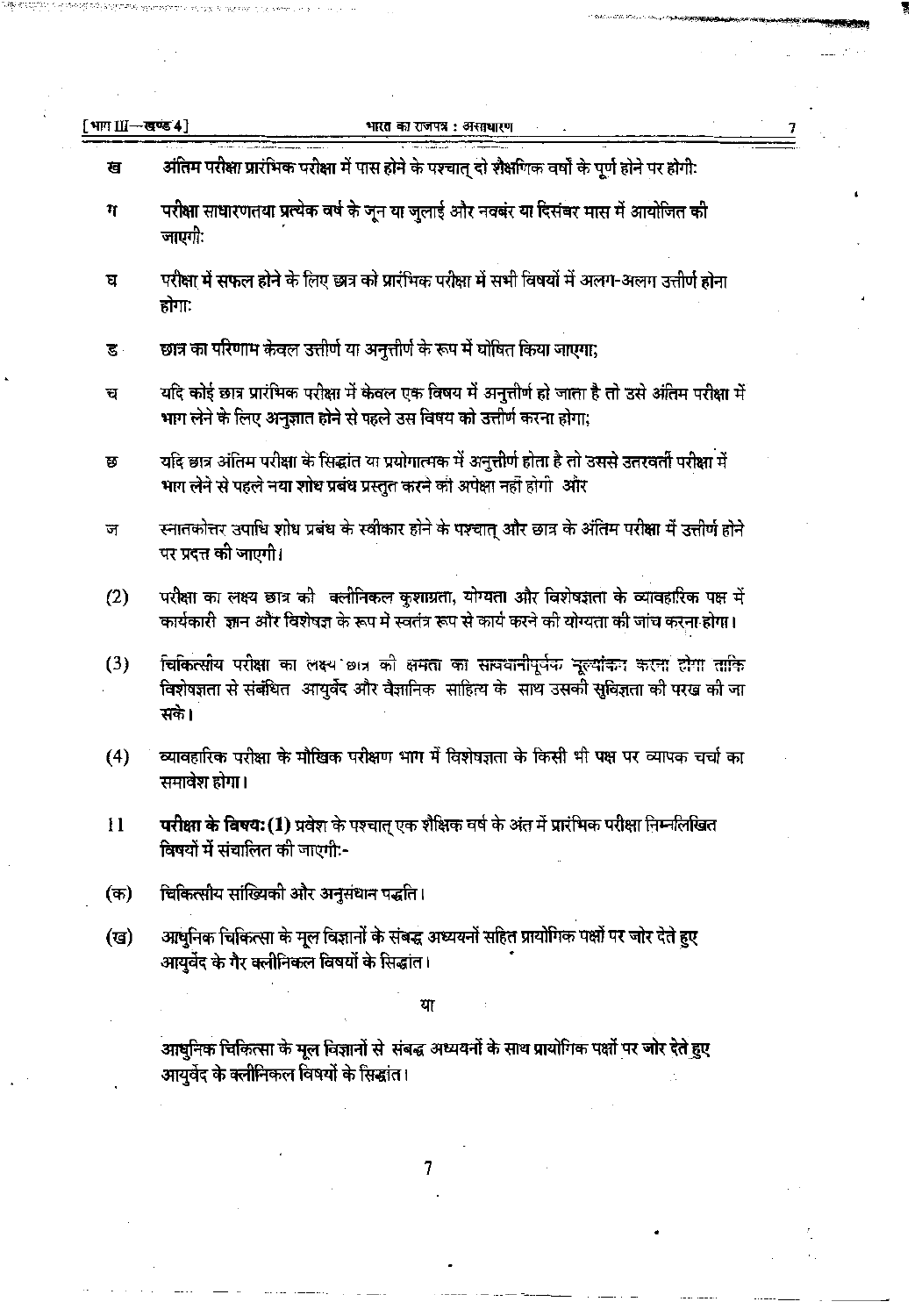| 8 |                   | THE GAZETTE OF INDIA : EXTRAORDINARY                                                                         | $[PART III \rightarrow Spec. 4]$ |
|---|-------------------|--------------------------------------------------------------------------------------------------------------|----------------------------------|
|   | (2)               | छात्र को उसके द्वारा चयनित विशेषज्ञता के लिए संबद्ध विभाग में निम्नवत् प्रशिक्षण लेना होगा तथा               | f.                               |
|   |                   | अन्तिम दो वर्षों के अध्ययन के अंतर्गत किए गए कार्य का मासानुसार रिकार्ड रखना होगा -                          |                                  |
|   | (i)               | संबंधित विशेषज्ञता के साहित्य का अध्ययन,                                                                     |                                  |
|   | (i)               | अस्पताल मे नियमित क्लीनिकल प्रशिक्षण,                                                                        |                                  |
|   | (iii)             | विभाग में किए गए अनुसंधान कार्य का व्यावहारिक प्रशिक्षण,                                                     |                                  |
|   | (iv)              | विभिन्न विचार गोष्ठियों, संगोष्ठियों और वाद विवाद में सक्रिय भागीदारी,                                       |                                  |
|   | (v)               | शोध प्रबंध) के विषय और संक्षिप्ति को अंतिम रूप देना,                                                         |                                  |
|   | (v <sub>i</sub> ) | प्रथम वर्ष के दौरान उपर्युक्त बिंदुओं पर किए गए कार्य का मूल्यांकन प्रारंभिक परीक्षा के समय किया             |                                  |
|   |                   | जाएगा;                                                                                                       |                                  |
|   | (3)               | दो शैक्षिक वर्षों के अंत में संचालित की जाने वाली अंतिम परीक्षा में-                                         |                                  |
|   | (क)               | शोध प्रबंध; (ख) लिखित प्रश्न पत्र; और (ग)क्लीनिकल मौखिक और प्रायोगिक परीक्षण, जैसी भी                        |                                  |
|   |                   | स्थिति हो, होंगे ।                                                                                           |                                  |
|   | (4)               | प्रत्येक विशेषज्ञता में चार सैद्धांतिक प्रश्न पत्र और एक प्रायोगिक या संबद्ध विशेषज्ञता या विशेष             |                                  |
|   |                   | अध्ययन के लिए छात्र द्वारा चर्यानेत उप विशेषज्ञता समूह में क्लीनिकल और मौखिक परीक्षा होगी ।                  |                                  |
|   | 12.               | <b>परीक्षा प्रणाली-</b> प्रारंभिक परीक्षा और अंतिम परीक्षा को प्रणाली व्यावहारिक, चिकित्सीय और               |                                  |
|   |                   | मौखिक परीक्षण के लिए निम्नलिखित रीति से होगी :-                                                              |                                  |
|   |                   |                                                                                                              |                                  |
|   | $\left(1\right)$  | परीक्षक एक बार से तीन वर्ष से अधिक अवधि के लिए नियुक्त नहीं किए जाएंगे और दो वर्ष के                         |                                  |
|   |                   | अंतराल के पश्चात् पुनः नियुक्त किए जा सकेंगे ।                                                               |                                  |
|   |                   |                                                                                                              |                                  |
|   | (2)               | परीक्षक स्नातकोत्तर शिक्षण का पांच वर्ष का शिक्षण अनुभव रखता हो ।                                            |                                  |
|   | (3)               | अनुदेशों का माध्यम हिंदी, संस्कृत या अंग्रेजी होगा ।                                                         |                                  |
|   |                   |                                                                                                              |                                  |
|   | 13.               | <b>स्नातकोत्तर प्रशिक्षण केंद्र के लिए न्यूनतम अपेक्षाएं-</b> (1)  स्नातकोत्तर प्रशिक्षण केंद्र परिषद द्वारा |                                  |
|   |                   | पूर्व स्नातक प्रशिक्षण के लिए विहित न्यूनतम आवश्यकताओं को पूरा करता हो ।                                     |                                  |
|   | (2)               | केंद्र परिषद द्वारा यथा विनिर्दिष्ट आयुर्वेद के मूल विज्ञानों में और अन्य संबद्ध विषयों में प्रशिक्षण        |                                  |
|   |                   | सुविधाएं उपलब्ध कराएगा ।                                                                                     |                                  |
|   | (3)               | केंद्र आनुषंगिक विभागों की सभी सुविधाएं उपलब्ध कराएगा ।                                                      |                                  |
|   | (4)               | केंद्र संबंधित विशेषज्ञता और विषय में प्रशिक्षण के लिए अपेक्षित पर्याप्त उपकरण और अनुसंधान                   |                                  |
|   |                   | सुविधाएं रखेगा ।                                                                                             |                                  |
|   | (5)               | स्नातकोत्तर पाठ्यक्रम प्रारंभ करने के लिए पूर्व स्नातक पाठ्यक्रम हेतु यथा अपेक्षित शिक्षक वर्ग के            |                                  |
|   |                   | अतिरिक्त कम से कम संबंधित विषय में एक उपाचार्य और एक प्राध्यापक आवश्यक होंगे।  यदि उस                        |                                  |
|   |                   | विषय में पूर्व स्नातक स्तर पर स्वतंत्र विभाग नहीं है तो उस विशेषज्ञता में स्नातकोत्तर पाठ्यक्रम प्रारंभ      |                                  |
|   |                   | करने हेतु एक आचार्य, एक उपाचार्य और एक प्राध्यापक होगा और आचार्य की अनुपस्थिति में                           |                                  |
|   |                   | संबंधित विषय से एक उपाचार्य एवं दो प्राध्यापकों के साथ चार छात्रों की प्रवेश क्षमता के साथ                   |                                  |
|   |                   | स्नातकोत्तर पाठ्यक्रम का प्रारंभ किया जा सकता है।                                                            |                                  |
|   |                   |                                                                                                              |                                  |
|   |                   |                                                                                                              |                                  |
|   |                   | ÷<br>8                                                                                                       |                                  |
|   |                   |                                                                                                              |                                  |

 $\sim$ 

 $\overline{\phantom{a}}$ 

 $\mathcal{A}^{\mathcal{A}}_{\mathcal{A}}$  and  $\mathcal{B}^{\mathcal{A}}_{\mathcal{A}}$ 

 $\mathcal{L}^{\mathcal{L}}(\mathcal{A})$  and  $\mathcal{L}^{\mathcal{L}}(\mathcal{A})$  and  $\mathcal{L}^{\mathcal{L}}(\mathcal{A})$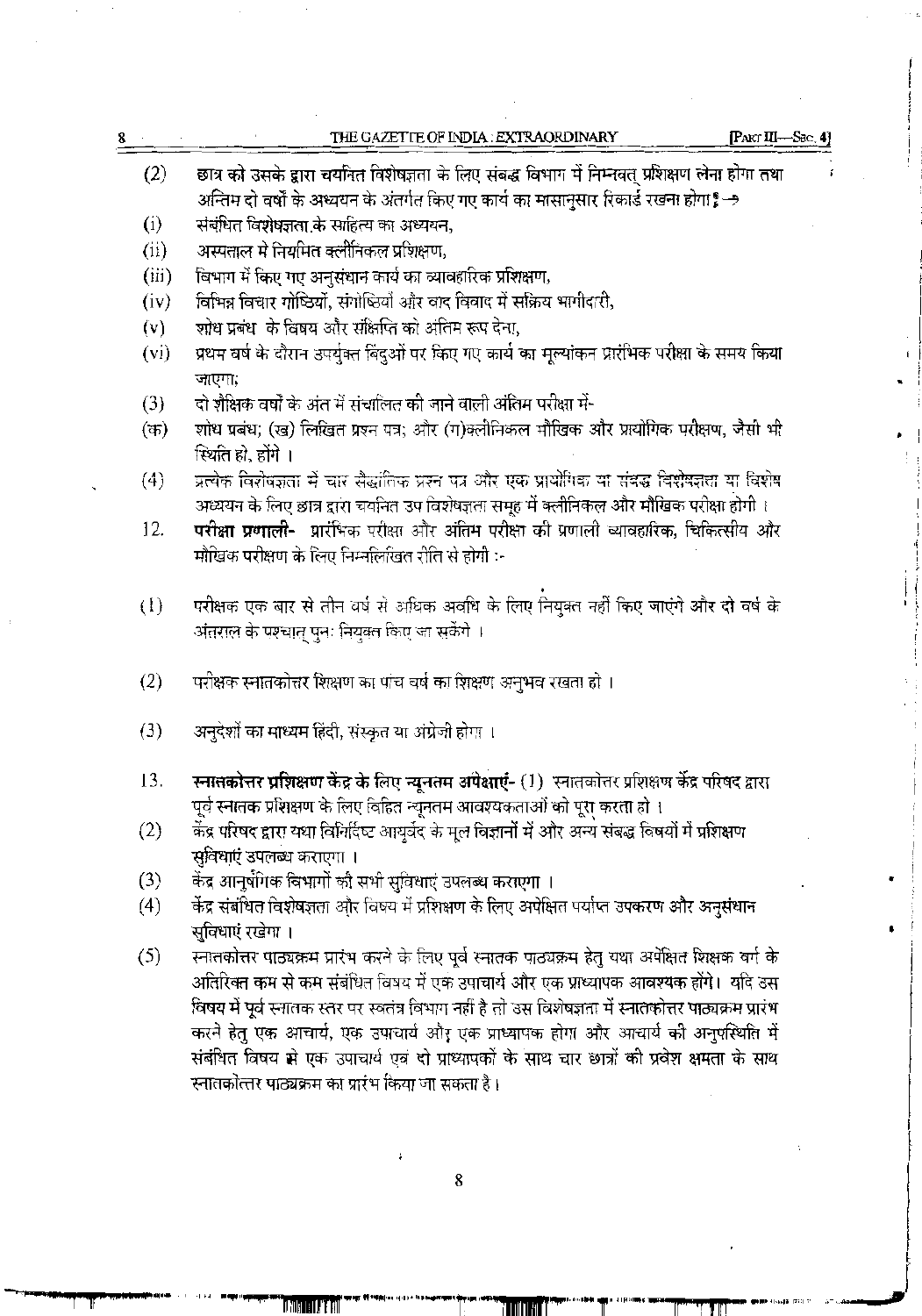[भाग III-खण्ड 4]

रचना शारीर, क्रिया शारीर, द्रव्य गुण, रसशास्त्र, भैषज्य कल्पना, रोग निदान एवं विकृति विज्ञान,  $(6)$ ्<br>शल्यतंत्र के विभागों में निम्नलिखित गैर शैक्षिक कर्मचारी नियुक्त होंगे :-

- प्रयोगशाला तकनीशियन (एक) i)
- $\ddot{\mathbf{i}}$ प्रयोगशाला सहायक (एक)
- iii) बहद्देशीय कर्मकार  $(\overline{v}$ क)
- केंद्र सभी विभागों में विशेषज्ञता अनुसार पर्याप्त सुविधाओं के साथ पूर्ण सुसज्जित अस्पताल, जिसमें  $(7)$ कम से कम एक सौ पचास शय्याएं होंगी, रखेगा ।
- छात्र-शय्याओं का अनुपात क्लीनिकल विभागों में 1:5 का होगा ।  $(8)$
- अस्पताल में शय्याओं के अधिभोग के वार्षिक अनुपात साठ प्रतिशत से अधिक होगा ।  $(9)$
- स्नातकोत्तर शिक्षण में शिक्षकों की मान्यता विश्वविद्यालय द्वारा संबद्ध विषयों के स्नातकोत्तर  $(10)$ शिक्षक के रूप में होगी ।
- क्लीनिकल विभागों में प्रत्येक बीस शय्याओं के लिए एक रजिस्ट्रार या ज्येष्ठ निवासी नियुक्त होगा ।  $(11)$
- स्नातकोत्तर छात्रों को सुविधाएं राज्य में अन्य चिकित्सीय स्नातकोत्तर छात्रों को लागू दर से 14. वृत्तिका औरआकस्मितता प्रदान करेगा ।
- शिक्षक छात्र अनुपात इस प्रकार होगा कि स्नातकोत्तर शिक्षकों की संख्या 15. शिक्षक छात्र अनपात-और प्रत्येक वर्ष में प्रविष्ट स्नातकोत्तर छात्रों की संख्या का अनुपात आचार्य, उपाचार्य के मामले में 1:2 और प्राध्यापक के लिए 1:1 का होगा। प्रति वर्ष प्रति विषय छात्रों की अधिकतम संख्या 6 से अधिक नहीं होगी।
- स्नातकोत्तर शिक्षकों के लिए अर्हताएं (1) स्नातकोत्तर शिक्षक के लिए तैनात/नियुक्त शिक्षक 16. संबद्ध विषय में स्नातकोत्तर डिग्री को अर्हता रखते हों ।
- आचार्य पद के लिए तेरह वर्ष का शैक्षिणिक अनुभव, जिसमें पांच वर्ष संबद्ध विषय में स्नातकोत्तर  $(2)$ शिक्षण में उपाचार्य के रूप में पांच वर्ष का अनुभव सम्मिलित है, की अपेक्षा होगी ।
- उपाचार्य के पद के लिए 8 वर्ष का प्राध्यापक के रूप में शैक्षिक अनुभव जिसमें तीन वर्ष स्नातकोत्तर  $(3)$ शिक्षण भी है या संबद्ध विषय में स्नातक शिक्षण का कुल दस वर्ष का अनुभव अपेक्षित है ।
- प्राध्यापक के पद के लिए क्लीनिकल रजिस्ट्रार या ज्येष्ठ निवासी(सीनियर रेजीडेंट) के रूप में  $(4)$ स्नातकोत्तर के पश्चात् तीन वर्ष का वृत्तिक अनुभव या किसी मान्यता प्राप्त संस्था में तीन वर्ष का अनुसंधान का अनुभव या किसी मान्यता प्राप्त विश्वविद्यालय से संबद्ध विषय में तीन वर्ष का अध्यापन का अनुभव।
- जहां कोई पद ज्येष्ठ प्राध्यापक का है, चार वर्ष की नियमित सेवा के प्राध्यापक को ज्येष्ठ प्राध्यापक के  $(5)$ रूप में पदाभित किया जाएगा ।
- मान्यता के मानदंड (1) परिषद द्वारा यथाविहित स्नातक पूर्व प्रशिक्षण के लिए सभी न्यूनतम 17. अपेक्षाओं को स्नातकोत्तर प्रशिक्षण केद्र को पूरी करनी होगी और इसके अतिरिक्त विभाग में किए जाने वाले कार्यों के प्रकार पर स्नातकोत्तर प्रशिक्षण के लिए अपेक्षित अपेक्षाएं पूरी करनी होगी :

परंतु केंद्रीय सरकार द्वारा स्थापित स्नातकोत्तर केंद्र को इन विनियमों में विनिर्दिष्ट अपेक्षाएं को पूरा करना होगा ।

- परिषद द्वारा यथा अनुमोदित आयुर्वेद के मूल विज्ञान और अन्य समर्थित विषयों में प्रशिक्षण के लिए  $(2)$ सुविधाएं उपलब्ध कराना होगा ।
- आनुषंगिक विभागों में सभी सुविधाएं भी उपलब्ध होगी ।  $(3)$
- केंद्र में संबद्ध विशेषज्ञता और विषयों में प्रशिक्षण के लिए पर्याप्त उपकरण और अनुसंघान सुविधाएं  $(4)$ होंगी ।

 $3909I/2005-3$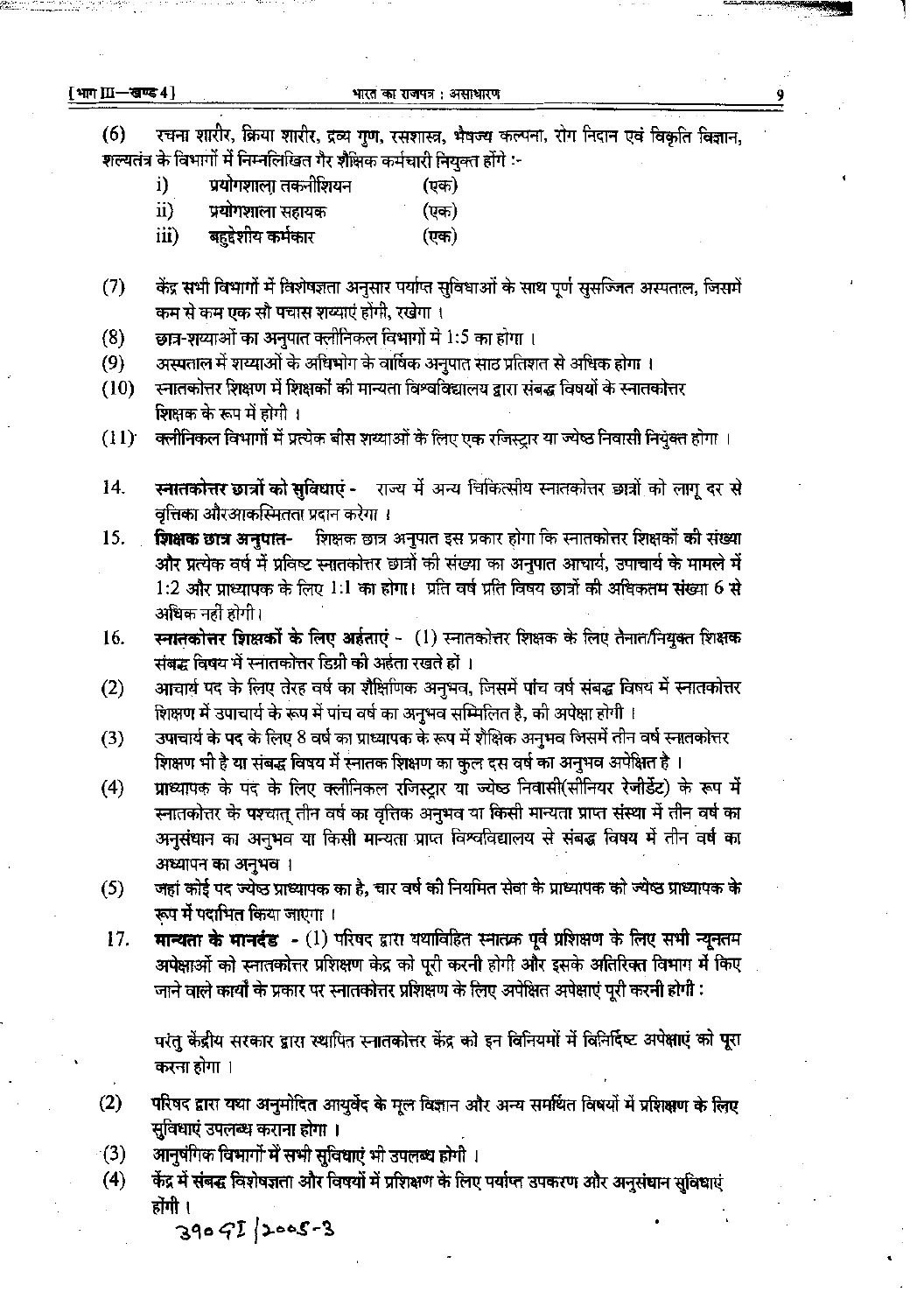| 10 | THE GAZETTE OF INDIA : EXTRAORDINARY |
|----|--------------------------------------|
|    |                                      |

I I

*r* 

·I 'I

. i

·I l

•

; i

1 I  $\frac{1}{2}$ f

> i t

J. !

 $\mathbf{z}$ 

- केंद्र सभी विभागों में विशेषज्ञता अनुसार पर्याप्त सुविधाओं सहित पूर्ण सुसज्जित अस्पताल जिसमें कम से कम एक सौ पचास शय्याएं होंगी रखेगा । (5)
- (6) 'छात्र- शय्याओं का अनुपात नैदानिक विभागों में  $1:5$  का होगा ।
- (7) अस्पताल में शय्याओं के अधिभोग का वार्षिक अनुपात साठ प्रतिशत से अधिक होगा ।

.<br>प्रेमराज <del>सभी, सिंह्याक सह</del>े सचिव

 $\overline{a}$   $\overline{a}$   $\overline{a}$   $\overline{a}$   $\overline{a}$   $\overline{a}$   $\overline{a}$   $\overline{a}$   $\overline{a}$   $\overline{a}$   $\overline{a}$   $\overline{a}$   $\overline{a}$   $\overline{a}$   $\overline{a}$   $\overline{a}$   $\overline{a}$   $\overline{a}$   $\overline{a}$   $\overline{a}$   $\overline{a}$   $\overline{a}$   $\overline{a}$   $\overline{a}$   $\overline{$ 

[विज्ञापन/III/IV/124/2004-असा.]

#### CENTRAL COUNCIL OF INDIAN MEDICINE

### NOTIFICATION

## New Delhi, the 3rd February, 20Q5

No. 1.--In exercise of the powers conferred by clauses (i), (j) and (k) of sub-section (1) of section 36 of the Indian Medicine Central Council Acc. 1970 (48 of 1970), and in supersession of the Indian Medicine Central Council (Post - graduate Education) Amendment Regulations. 1994. except as respects things done or omitted to be done before such super-session, the Central Council of Indian Medicine, with the previous sanction of the Central Government in order to regulate the Post-graduate Education of Ayurveda, hereby makes the following regulations namely:-

1. Short title and commencement.- (1) These regulations may be called the Indian Medicine Central Council (Postgraduate Ayurveda Education) Regulations, 2005.

(2) They shall come into force on the date of their publication in the Official Gazette.

2. Definitions.- In these regulations, unless the context otherwise requires,-

(a) 'Act' means the Indian Medicine Central Council Act, 1970;

(b) 'Council' means the Central Council of Indian Medicine:

(c) 'recognized institution' means an approved institution as defined under clause (a) of sub-section  $(I)$  of section 2 of the Act.

3. Aims and objects.- The aims of the post-graduate degree courses shall be to provide orientation of specialties and super-specialties of Ayurveda and to produce experts and specialists who can be competent . and efficient teachers, physicians, 'surgeons, obstetricians and gynaecologists (Stri Roga, Prasuti Tantragya), pharmaceutical experts, researchers and profound scholars in various fields of specialization of Ayurveda.

4. Specialties in which post-graduate degrees can be conducted.- The post-graduate degree may be allowed in the following speeialties-

(1) Ayurved Siddhanta,

(2) Ayurved Samhitas-

- (a) Charak Samhita<br>(b) Sushruta Samhit
- (b) Sushruta Samhita<br>(c) Vaghhat Samhita
- Vagbhat Samhita,
- Rachna Sharira. (3)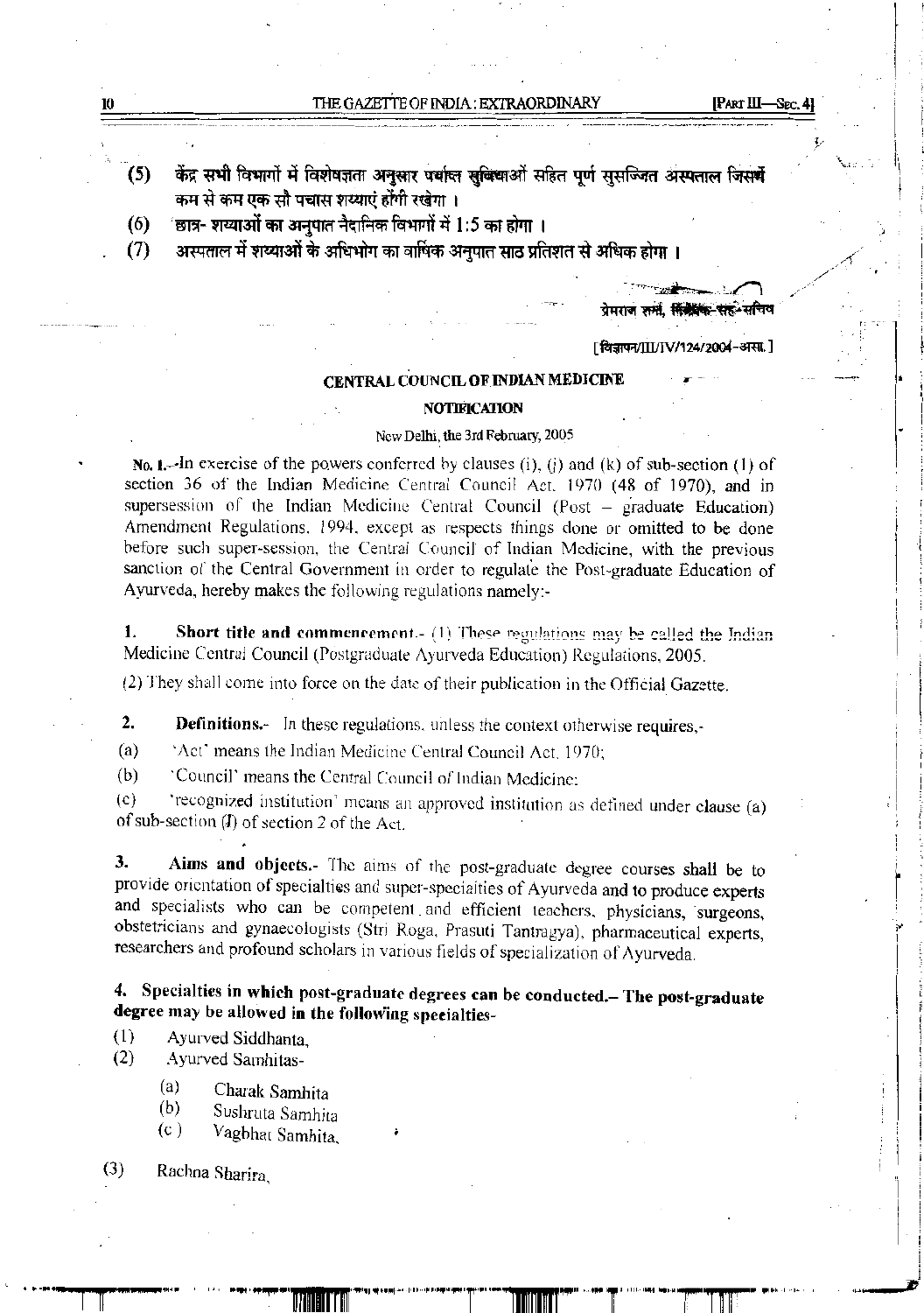### [ भाग III-खण्ड 41

#### भारत का राजपत्र : असाधारण

- (4) Kriya sharira (Dosha Dhatu Mal Vigyana),
- (5) Dravyaguna Vigyana,
- (6) Ras Shastra,
- (7) Bhaisajya Kalpana,
- (8) Prasuti Tantra avum Stri Roga,
- (9) KaumarBhritya- Bala Roga,
- ( 10) Kayachikitsa,
- (11) Swasthavritta,
- ( 12) Rog Nidan avum Vikriti Vigyan,
- (13) Manovigyana avum Manas Roga,
- (14) Shalya Tantra- Samanya,
- (15) Shalya Tantra Kshar Karma avum Anushastra Karma.
- (16) Shalakya Tantra Netra Roga,
- (I 7) Shalakya Tantra Shiro-Nasa Karna avum Kantha Roga,
- ( 18) Shalakya Tantra Danta avum Mukha Roga,
- (19) Panchakarma,
- (20) Agad Tantra avum V idhi Vaidyaka,
- (21) Sangyaharana.
- (22) Chhaya avum Vikiran Vigyan,

## 5. The nomenclature of post-graduate degree in respective specialties **shall** be as follows: *-*

- (l) · Ayurveda Vachaspati ( M.D.-Ayurveda.) -Ayurveda Sidhanta,
- (2) Ayurveda Vachaspati (M.D. -Ayurveda ) Ayurved Samhita,
- (3) Ayurveda Vachaspati (M.D. -Ayurveda ) Rachna Sharir,

. ..

- (4). Ayurveda Vachaspati (M.D. -Ayurveda ) Kriya Sharir (Dosha-Dhatu-Mala Vigyana),
- (5) Ayurveda Vachaspati (M.D. -Ayurveda )- Dravya Guna Vigyana,
- (6) Ayurveda Vachaspati (M.D. -Ayurveda )- Ras Shastra,
- (7) Ayurveda Vachaspati (M.D. -Ayurveda) Bhaishajya Kalpana,
- (8) Ayurveda Dhanwantri (M.S.- Ayurveda )~ Prasuti Tantra avum Stri Roga,
- (9) · Ayurveda Vachaspati (M.D. -Ayurveda )- Kaumar Bhritya- Bala Roga,
- 10) Ayurveda Vachaspati (M.D.-Ayurveda )- Kayachikitsa,
- (11) Ayurveda Vachaspati (M.D -Ayurveda )- Swastha Vritta,
- (12) Ayurveda Vachaspati (M.D -Ayurveda ) -- Rog Nidan avum Vikriti Vigyana,
- (13) Ayurveda Dhanwantri (M.S.-Ayurveda) -Shalya Tantra Samanya,
- (14) Ayurveda Dhanwantri (M.S.- Ayurveda) --Shalya Tantra -- Kshar Karma avum Anushastra Karma,
- (15) Ayurveda Dhanwantri (M.S.-Ayurveda)- Shalakya Tantra- Netra Roga,
- (16) Ayurveda Dbanwantri (M.S. -Ayurveda ) Shalakya Tantra: Shiro-Nasa-Kama avum Kantha Roga,
- (17) Ayurveda Vachaspati (M.D -Ayurveda) Shalakya Tantra Danta avum Mukha Roga,
- (18) Ayurveda Vachaspati (M.D.-Ayurveda) --Mano Vigyan avum Manas Roga,
- (19) Ayurveda Vachaspati (M.D.-Ayurveda)- Panchkarma ..
- (20) Ayurveda Vachaspati (M.D.-Ayurveda)- A~ad Tantra avum Vidhi vaidyaka,

2 ministrypgregulation

, ... ., ...  $\overline{\phantom{a}}$ 

. . . . *.:."* 

..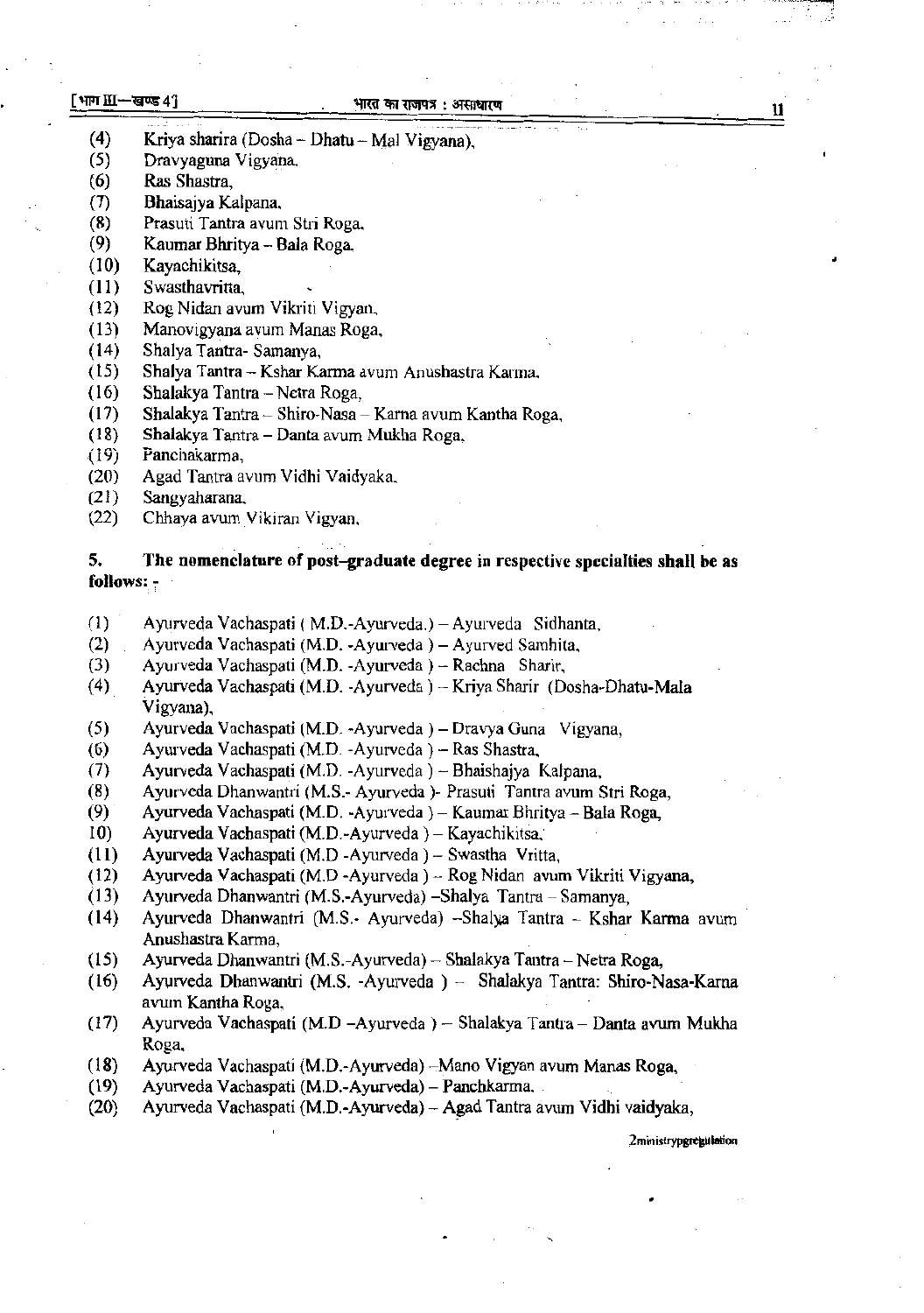Ayurveda Vachaspati (M.D.- Ayurveda) - Sangyaharana. (21)

Ayurveda Vachaspati (M.D.-Ayurveda}- Chhaya avum Vikiran Vigyan, (22)

# 6. Mode of Admission .-

*.. : ...... :.. r., ...... :,:* 

(1) A person possessing the degree in Ayurved of a University or Board or medical institution specified in the Second Schedule to the Act shall be eligible for admission in the post-graduate degree course.

(2) The University or Board or medical institution as the case may be, shall constitute an admission Committee, which shall supervise the admission procedure.

(3) Selection of candidates shall be made strictly on the basis of final merit index calculated out of total index of 100 marks based on written test and marks obtained in concerned subject and final year examination of degree course in the following manner. namely: -

Marks obtained in written test of 80 marks plus index of marks obtained in concerned subject (to be calculated out of 10 marks) plus index of marks obtained in final year examination of degree course (to be calculated out of 10 marks).

(4) The written test of 80 marks shall consist of one.common written paper comprising of objective type questions covering all the subjects of Ayurvedacharya (BAMS) course, the details of which shall be decided by the admission Committee constituted under subregulation (2).

(5) The minimum eligibility marks for admission in the case of general candidates shall be fifty per cent of the total index of marks and in the case of candidates belonging to the Scheduled Castes and Scheduled Tribes shall be forty per cent.

(6) The sponsored candidates shall also be required to possess the percentage of marks specified in sub-regulations (5).

(7) Change of subject shall be permissible within a period of two months from the date of admission, subject to availability of vacancy and guide in the concerned Department.

7. Period of study and attendance  $. - (1)$  The student shall have to undergo a study for a period of three years after the admission, out of which first year shall be devoted to preliminary course and following two years for specialty course.

(2) The students shall have to attend at least seventy five per cent of total lectures, practicals and clinical tutorials or classes to become eligible for appearing in the examination.

(3) The students shall have to attend the hospital and other duties as may be assigned to them during the course of study.

3ministrypgregulation

. -

• i !

 $\bullet$  i i : I ! j

: <sup>~</sup>

. . .  $\cdot$  .  $\cdot$  .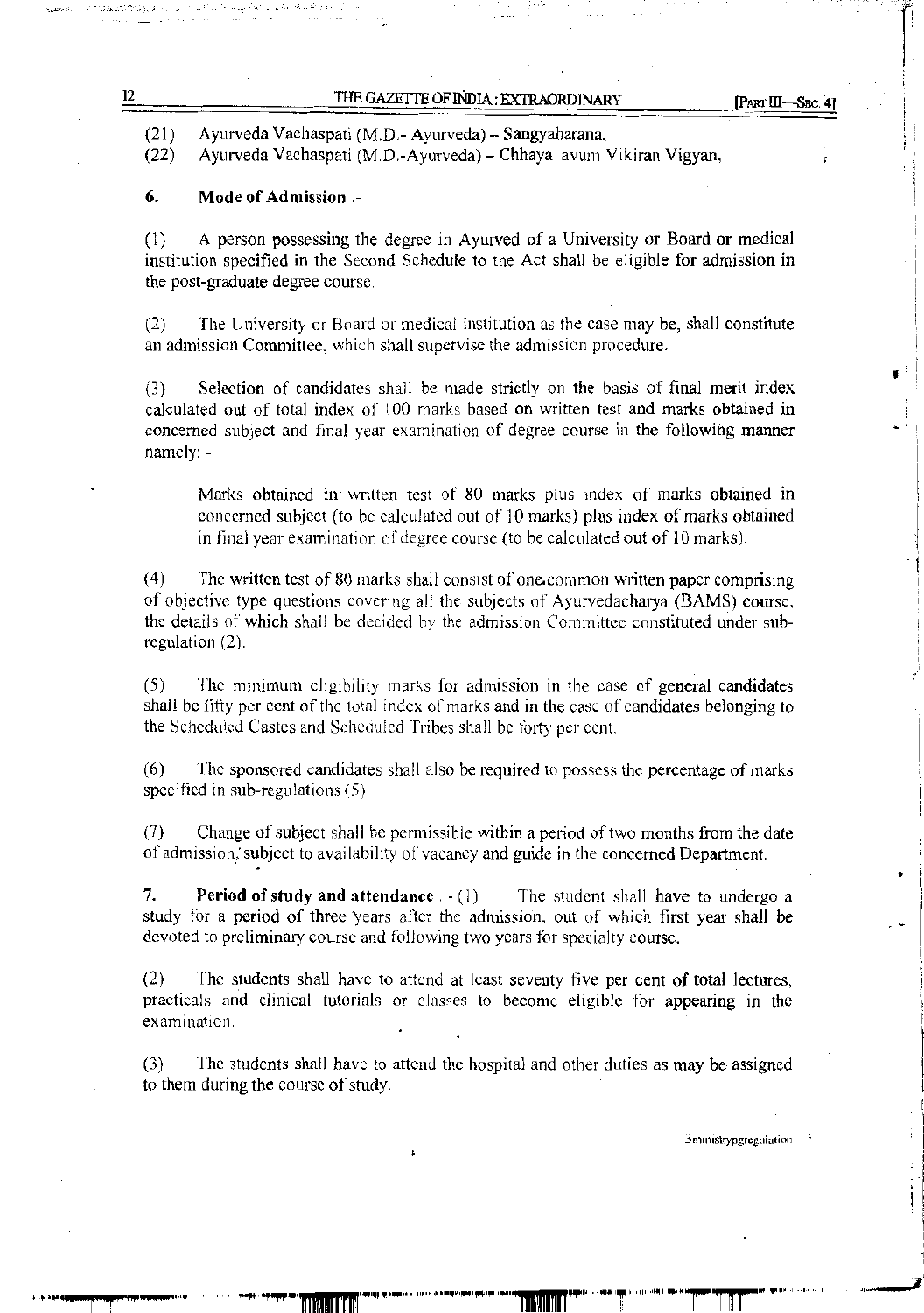. . .. ~ ..... :

.. ~ ;, : .

(4) The students shall have to do House job duties and Clinical Registrar's.duties in their respective departments during preliminary and final courses.

(5} .The students shall have to attend special lectures, demonstrations, seminars, study tours and such other activities as may be arranged by the teaching departments.

(6) ; The graduate teachers having three-year teaching experience shall be allowed to undertake Post-graduate training as regular student.

8. Method of training- (1) Intensive training shall be provided in classical ·· knowledge along with comparative and critical study in the respective specialty. ,

(2) The emphasis shall be given on theoretical and intensive applied training and not <sup>2</sup>) in the emphasis share be given on theoremear e

(3) The students shall have to acquire the knowledge about the methods and techniques of research in the respective fields making use of Information Technology.

(4) In clinical subjects the students shall undertake responsibility in management and treatment of patients independently and deal with emergencies.

(S) The students shall have to participate in the teaching and training programmes of under-graduate students or interns in the respective subjects.

(6) Jn the first- year of the course, the students shall have to acquire knowledge in the applied aspects of the fundamentals of Ayurved.

(7) In the clinical training the student shall have to acquire the knowledge of independent work as a specialist.

(8) In the specialties of Shalya, Shalakya and Stri Roga and Prasutitantra, the student shall have to undergo training of investigative procedures, techniques and surgical performance of procedures and management in the respective specialty.

(9) . The student shall have to undertake training in teaching technology and research methods during the course of studies.

9. **Dissertation.-** (1) Before a student is allowed to undertake the work of dissertation, the title of the dissertation shall be registered with the University within a period of six months from the date of admission and the synopsis not later than six-months after passing the preliminary examination.

(2) The application for. registration of the title of the dissertation shall clearly mention the full title of the dissertation with a synopsis of the proposed scheme of work indicating tbe familiarity of the student with the proposed theme of work, the name of the department and the name and designation of the guide or supervisor and co-guide, if any.

 $3009$ [2005-4

4ministrypgregulation

 $\mathcal{L}^{\mathcal{A}}$  ,  $\mathcal{L}^{\mathcal{A}}$  ,  $\mathcal{L}^{\mathcal{A}}$  ,  $\mathcal{L}^{\mathcal{A}}$  ,  $\mathcal{L}^{\mathcal{A}}$  ,  $\mathcal{L}^{\mathcal{A}}$  ,  $\mathcal{L}^{\mathcal{A}}$  ,  $\mathcal{L}^{\mathcal{A}}$  ,  $\mathcal{L}^{\mathcal{A}}$  ,  $\mathcal{L}^{\mathcal{A}}$  ,  $\mathcal{L}^{\mathcal{A}}$  ,  $\mathcal{L}^{\mathcal{A}}$  ,  $\mathcal{$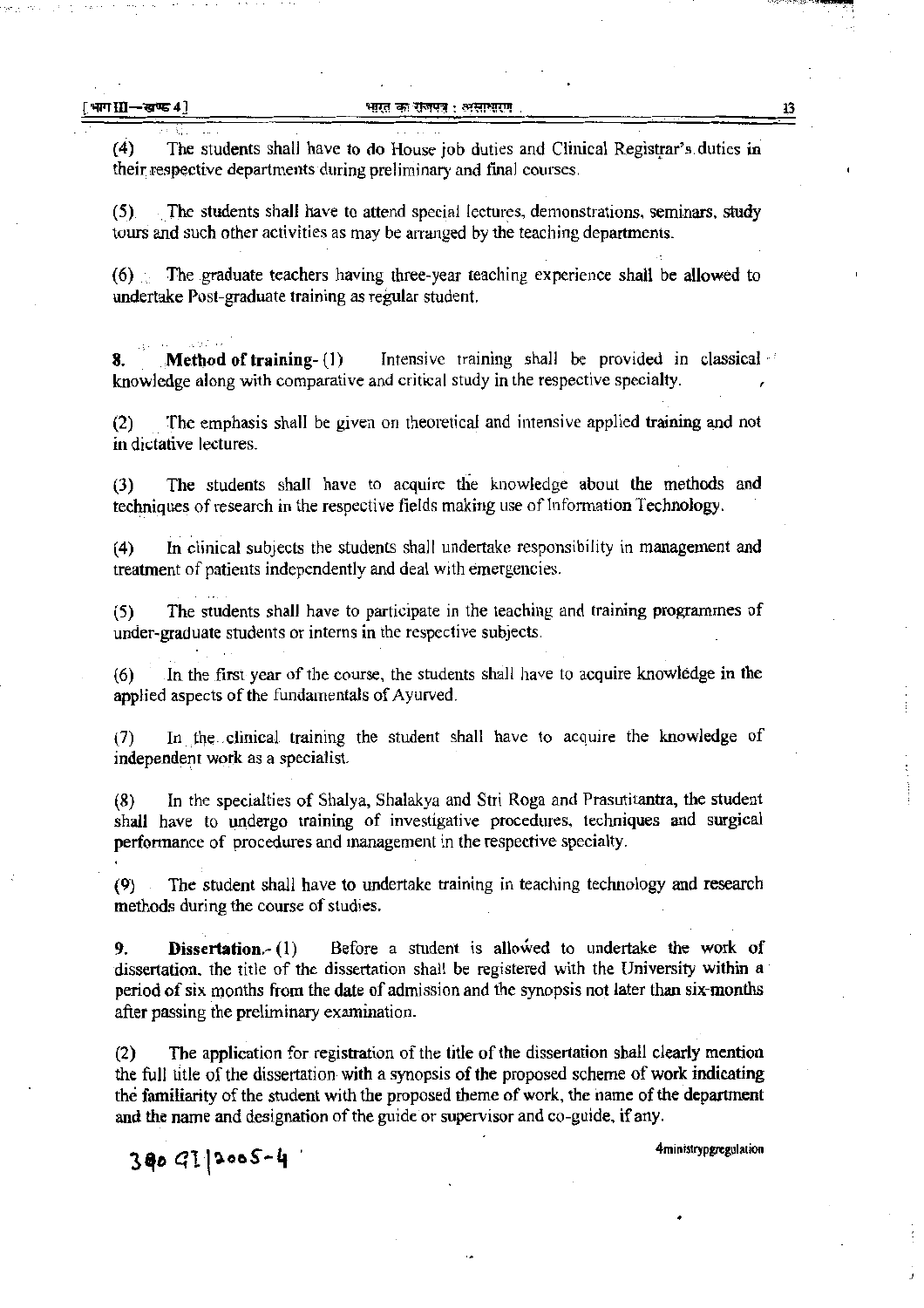..

(3) For approving the title a scrutiny committee shall be constituted by the University.

(4) One copy of the synopsis of the dissertation shall be submitted to the Registrar, Central Council of Indian Medicine as soon as the title is approved.

(5) The subject of every dissertation shall be practical oriented. devoid of unpromising specialties and helpful in the development of Ayurveda.

(6) Once the title for dissertation is approved by the Scrutiny Committee of the University. the student shall not be allowed to change the title or the proposed theme of work without permission of the University.

(7) The registration of the student shall be cancelled if he/she fails to submit the title of dissertation and synopsis within the period specified under sub-regulation (I).

 $(8)$  *No* student shall be allowed to submit the dissertation before the expiry of one calendar year after approval of the topic and before six months of final year: Provided that the student shall continue his or her regular studies in the institution· after submission of dissertation.

(9) The subject of the dissertation shall have relation with the subject matter of the specialty.

 $(10)$  The dissertation shall contain the methods and data of the research carried out by the student on the problem selected by him and completed under the guidance of the teacher approved by the University.

(1 l) The dissertation shall consist critical survey of relevant literature, methodology, results of the research. discussion on the basis of existing literature of the subject, summary conclusion, and references cited in the dissertation.

(12) The dissertation shall consist or not more than two hundred typed pages.

( 13) The dissertation shall contain, at the end, a summary of not more than one thousand five hundred words and the conclusion not exceeding one thousand words.

(14) The guide or supervisor shall be a person of status of a Professor or Reader or Lecturer with five years teaching experience in the subject.

( 15) A Professor or a Reader can register maximum two students in each academic year and a Lecturer can register only one student in one academic year.

(16) The dissertation shall be a literary presentation and suitable for publication either as such or in an abridged form.

( 17) Five copies of the bound dissertation along with a certificate from the supervisor or

Sministrypgregulation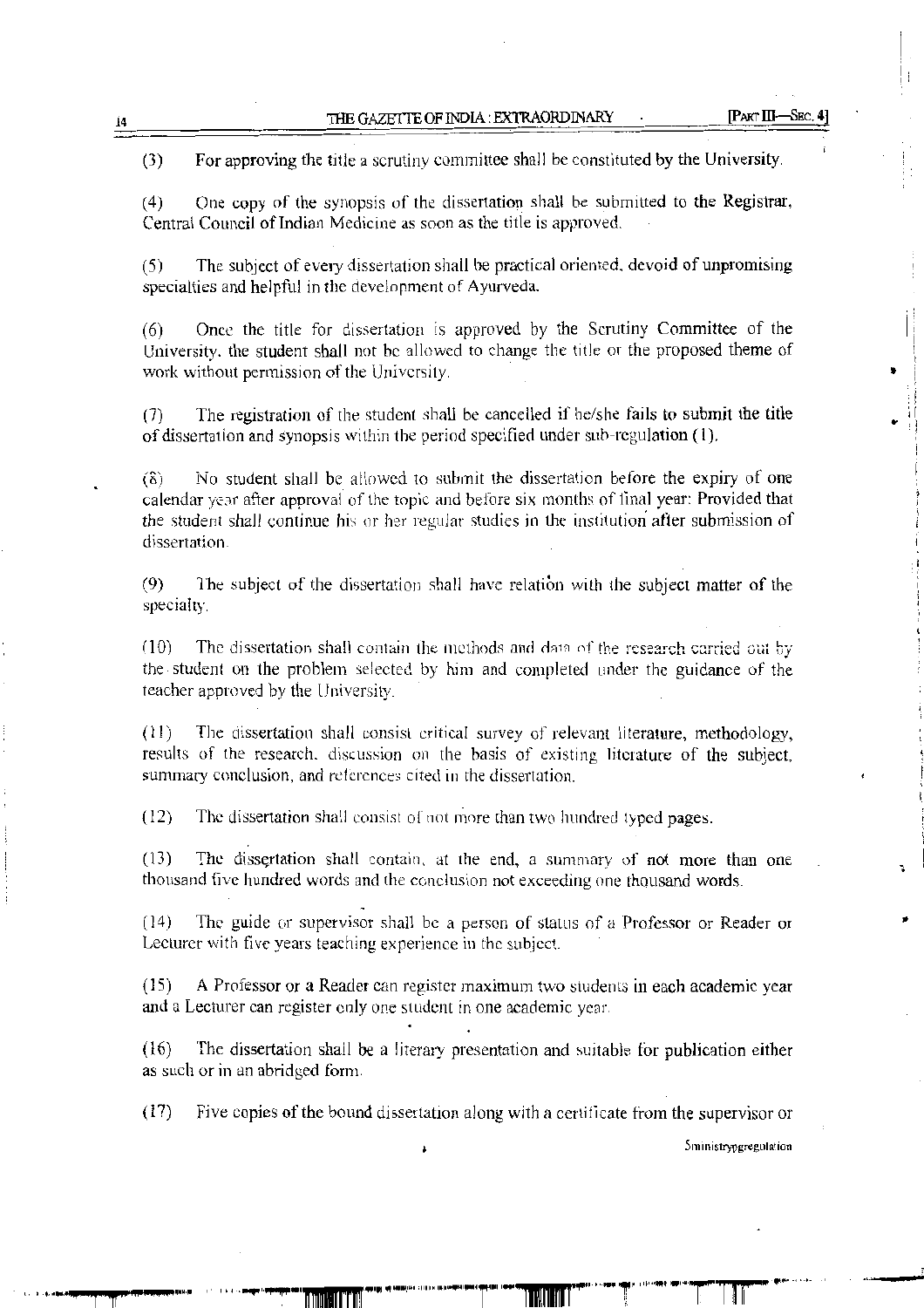guide should reach the office of the Registrar of the University six months before the final examination.

(18) The dissertation shall be assessed by two external and one internal examiners appointed by the University

( 19) The dissertation shall be accepted only after the approval of examiners appointed under sub-regulation  $(17)$  and in case of disapproval by one external examiner, the dissertation shall be referred to third examiner.

(20) If the dissertation is not accepted, the same shall be returned to the student with the remarks of the examiners and the student can resubmit the dissertation after making necessary improvement in the light of examiners' report to the University within a further period of six months.

(21) The student shall be permitted to appear m the tinal examination of post-graduate degree course .only after the examiners appointed for the purpose have approved the dissertation.

**10. Examination and assessment.**-(1) The post-graduate degree course shall have two examinations in the following manner: -

(a) the preliminary examination shall be conducted at the end of one 'academic year after admission:

(b) the final examination shall be conducted on completion of two academic years after passing preliminary examination;

(c) examination shall ordinarily be held in the month of June or July and November or December every year:

(d) for being declared successful in the examination. student shall have to pass all the subjects separately in preliminary examination;

(e) the result of student shall be announced as pass or fail only;

- (f) if a student fails in one subject only in preliminary examination, he/she shall have to pass in that subject before he/she is allowed to appear in the final Examination;
- (g) if the student fails in theory or practical in the final examination. he/she can appear in the subsequent examination without requiring to submit a fresh dissertation; and
- (h} the post-graduate degree shall be conferred after the dissertation is accepted and the student passes the final examination.

(2) The examination shall be aimed to test the clinical acumen, ability and working

6ministrypgregulation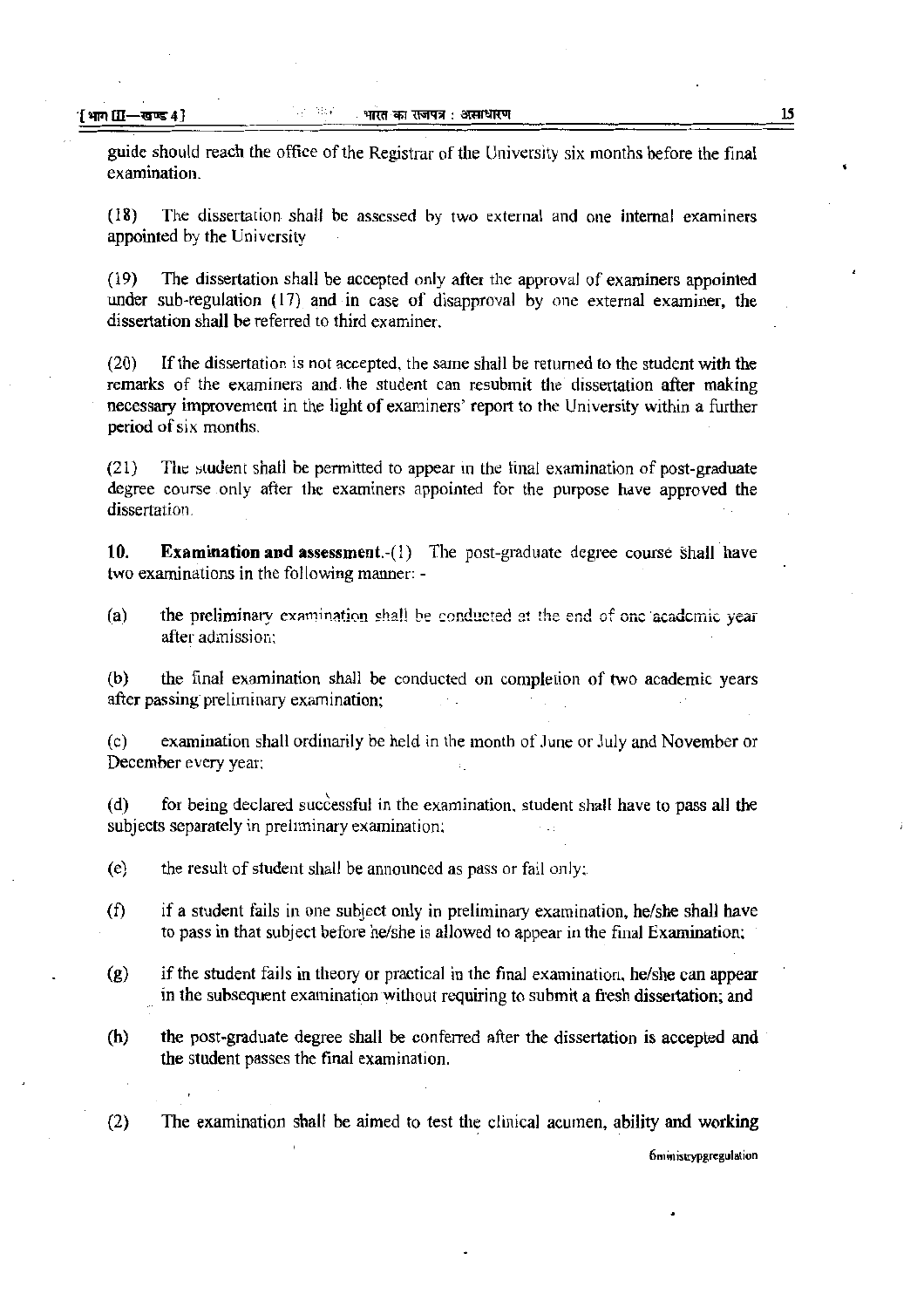THE GAZETTE OF INDIA: EXTRAORDINARY

knowledge of the student in the practical aspect of the specialty and his/her fitness to work independently as a specialist.

(3) The clinical examination shall aim at a careful assessment of the competence of the student, so that his/her familiarity with Ayurved and scientific literature in the specialty could be judged.

(4) The viva-voce part of the practical examination shall involve extensive discussion on any aspect of the specialty.

**11.** Subjects of examination. (1) The preliminary examination at the end of one academic year after admission shall be conducted in the following subjects: •

(a) medical statistics and research methodology;

(b) fundamentals of non-clinical subjects of Ayurveda with an emphasis on applied aspects along with relevant studies of basic sciences of modern medicine.

#### Or

fundamentals of clinical subjects of Ayurveda with emphasis on applied aspects along with relevant studies of basic sciences of modem medicine.

(2) The student shall have to undergo training in the department concerned and shall maintain month-wise record of the work done during the last two years of study in the specialty opted by him/her as under:-"

- (i) study of literature related to specialty,
- (ii) regular clinical training in the hospital.
- (iii) practical training of research work carried out in the department,
- (iv) active participation in various seminars. symposia and discussions.
- (v) finalisation of topic of dissertation and synopsis,
- (vi) the assessment of the work done during the first year on the above points shall be done at the time of preliminary examination;

(3) The final examination being conducted at the end of two academic years shall consist of:

(a) dissertation; (b) written papers; and (c) clinical, oral and practical examination. as the case may be.

( 4). There shall be four theory papers in each specialty and one practical or clinical and viva-voce examination in the concerned specialty or group of sub-specialties selected by the student for special study.

**12. Scheme of examination.-** The scheme of preliminary examination and final examination to be followed in practical, clinical and oral examination shall be as follow: -

è

16

7 rninistrvpgregulauon

 $\mathcal{Q}^{\pm}$ 

i

f ) I i<br>i<br>i<br>i

I

|<br>|<br>|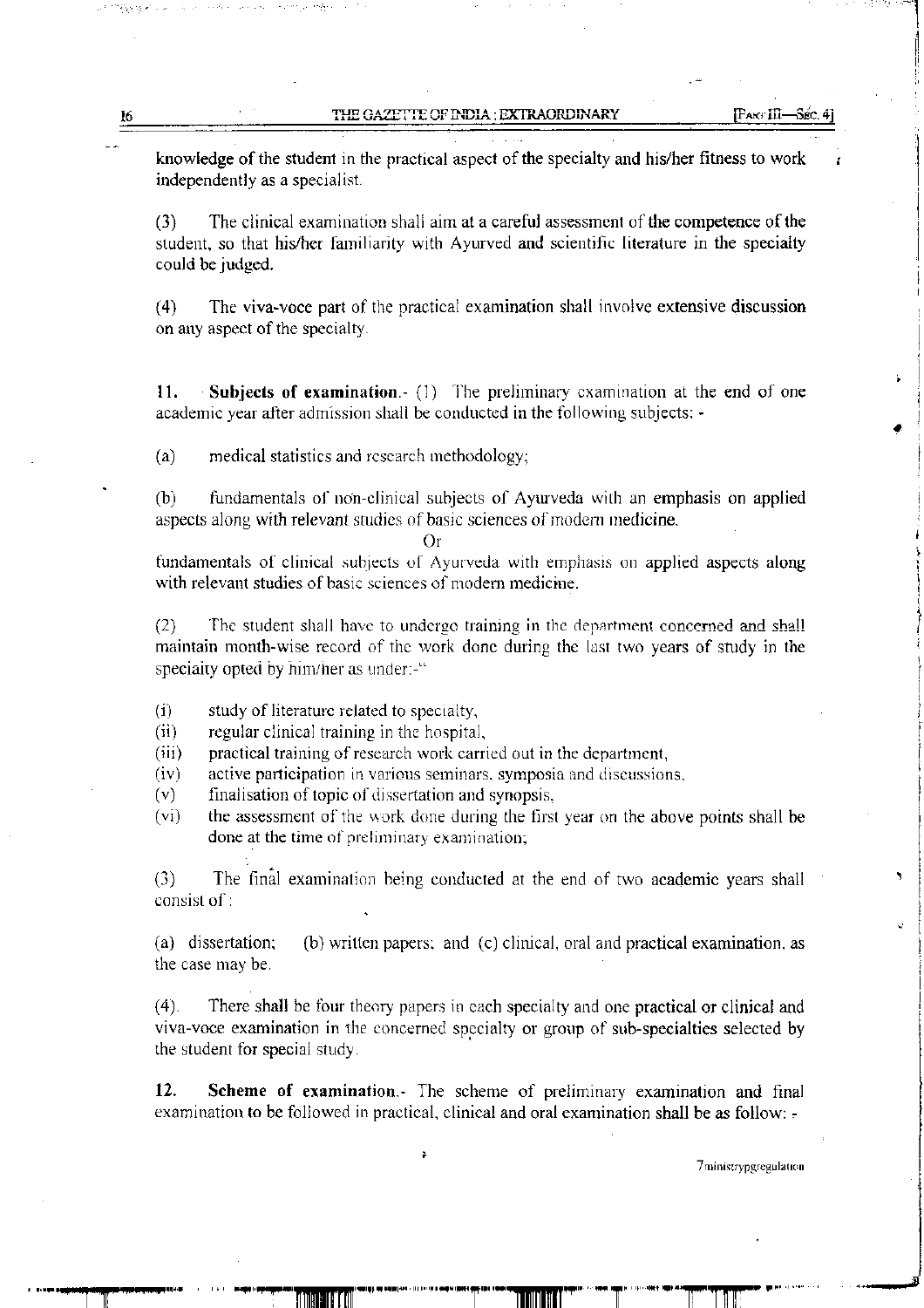. . .

(l) The examiners shall not be appointed for a period of more than three years at a time and may be re-appointed after an interval of two years.

(2) The examiner shall posses teaching experience of five years post-graduate teaching .

. (3) Medium of instructions shall be Hindi. Sanskrit or English.

13. Minimum requirement for post-graduate teaching center.-( 1) The postgraduate education center shall satisfy the entire minimum requirements of undergraduate training as prescribed by the Council.

(2) Facilities regarding training in basic sciences of Ayurveda and other supporting subjects as specified by the Council shall be provided by the Centre.

0),. All the facilities of ancillary departments shall be made available by the Centre.

(4) The Center shall have adequate equipment and research facilities required for training in the related specialty and subject.

(5) The minimum additional teaching staff required for starting post-graduate course shall be one Reader and one Lecturer of concerned subject. in addition to the teachers stipulated for under-graduate teaching. The specialty, which does not exist as independent department at UG level shall have one Professor, one Reader and one Lecturer for starting PG and in the absence of Professor. one Reader and two Lecturers of the concerned speciality can start PG Course with intake capacity of 4 students.

( 6) In department of Rachana Sharir, Kriya Sharir, Dravyaguna, Rasa Shastra, Bhaishajya Kalpana, Rog Nidan and Vikriti Vigyan, Shalya Tantra. following non-teaching staff shall be posted:-

i) Laboratory Technician (one)

ii) Laboratory Assistant (one)

iii) Multipurpose worker (one)

(7) The Centre shall have a fully equipped hospital consisting of at least one hundred fifty beds with specialty-wise adequate facilities in all departments.

(8) The student-bed ratio in the clinical departments shall be  $1:5$ .

(9) The annual average bed-occupancy in the hospital shall be more than sixty per cent.

(10) The teacher in post-graduate teaching shall necessarily be recognized- by the University as Post-graduate teacher in concerned subject.

( 11) In clinical departments one Registrar or Senior Resident shall be appointed for every twenty beds.

8ministrypg~gulation *396 t:ry~s-s*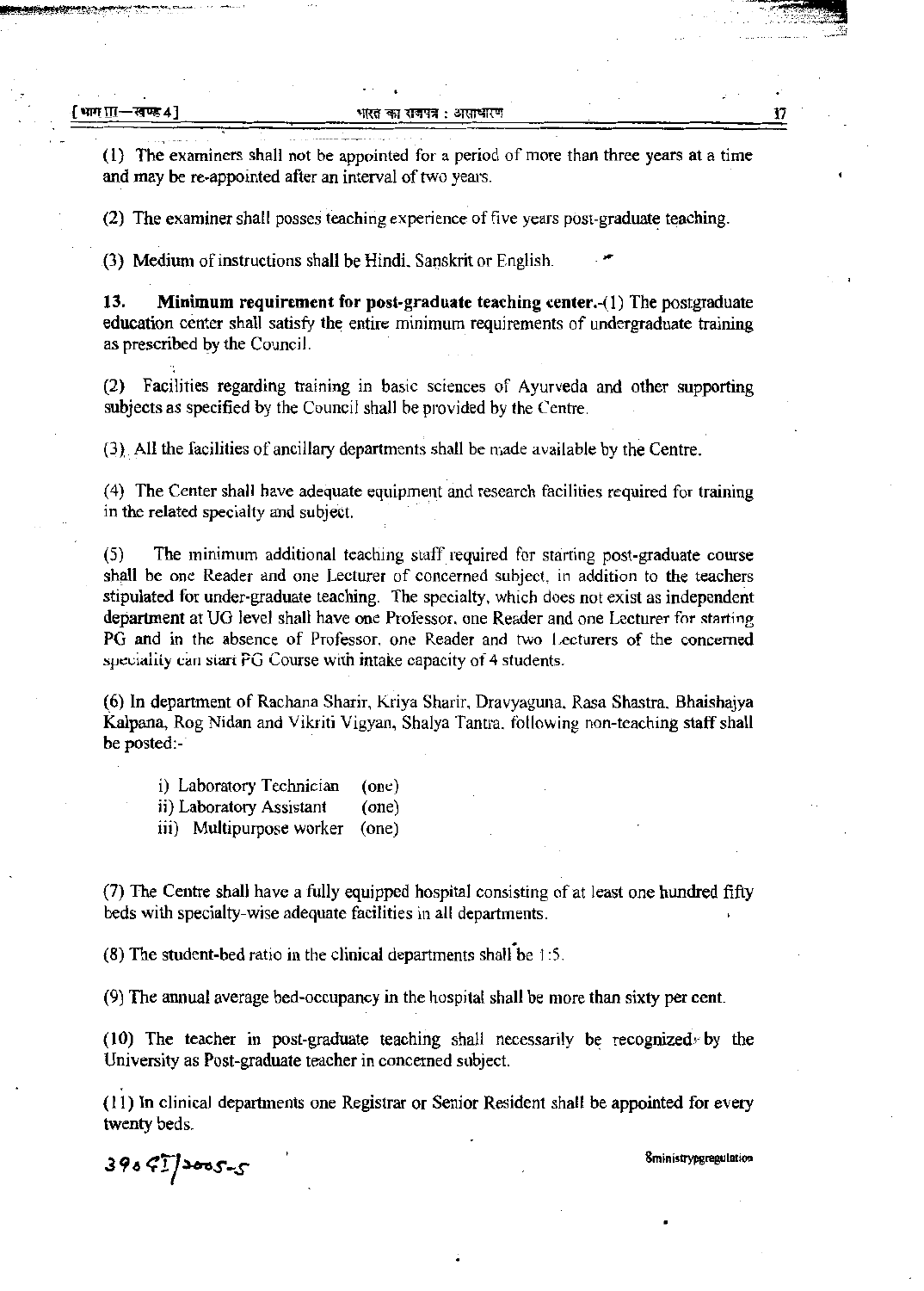14. Facilities for postgraduate students.- The stipend and contingency shall be provided at the rates prevailing in the State for other medical postgraduate students.

15. **Students teacher ratio.** The teacher student ratio shall be such that the number of post-graduate teachers to the number of post-graduate students admitted per year is maintained at 1:2 in case of Professors and Readers and 1:1 for Lecturer(s). Maximum number of students per year per speciality shall not exceed six."

16. **Qualifications for Post-graduate teachers.-** (1) The teachers deputed/appointed for postgraduate teaching shall possess post-graduate degree qualifications in the concerned subject.

(2) For the post of Professor, thirteen years teaching experience including five years as Reader in postgraduate teaching in the concerned subject shall be required.

(3) For the post of Reader, eight years teaching experience as Lecturer including three years in postgraduate teaching or total ten years experience of undergraduate teaching in the concerned subject shall be required.

(4) For the post of Lecturer, three years professional experience after postgraduation as Clinical Registrar or Senior Resident or three years research experience in a recognized institution or three years teaching experience in the concerned subject in a recognized college shall be required.

 $(5)$ Wherever there is a post of Senior Lecturer, the Lecturer with four years regular service shall be designated as Senior Lecturer.

17. **Criteria for recognition.** (1) The postgraduate education Center shall satisfy the entire minimum requirements of undergraduate training as prescribed by the Council; and in addition shall fulfil additional requirements of postgraduate training depending upon the type of work to be carried out in the department:

Provided that the postgraduate Centre established by the Central Government shall satisfy the requirement specified in these regulations.

(2) Facilities regarding training in basic sciences of Ayurveda and other supporting subjects as recommended by the Council shall be provided.

(3) All the facilities of ancillary departments shall be available.

(4) The Centre shall have adequate equipment and research facilities required for training in the related specialty and subject.

9ministrypgregulation